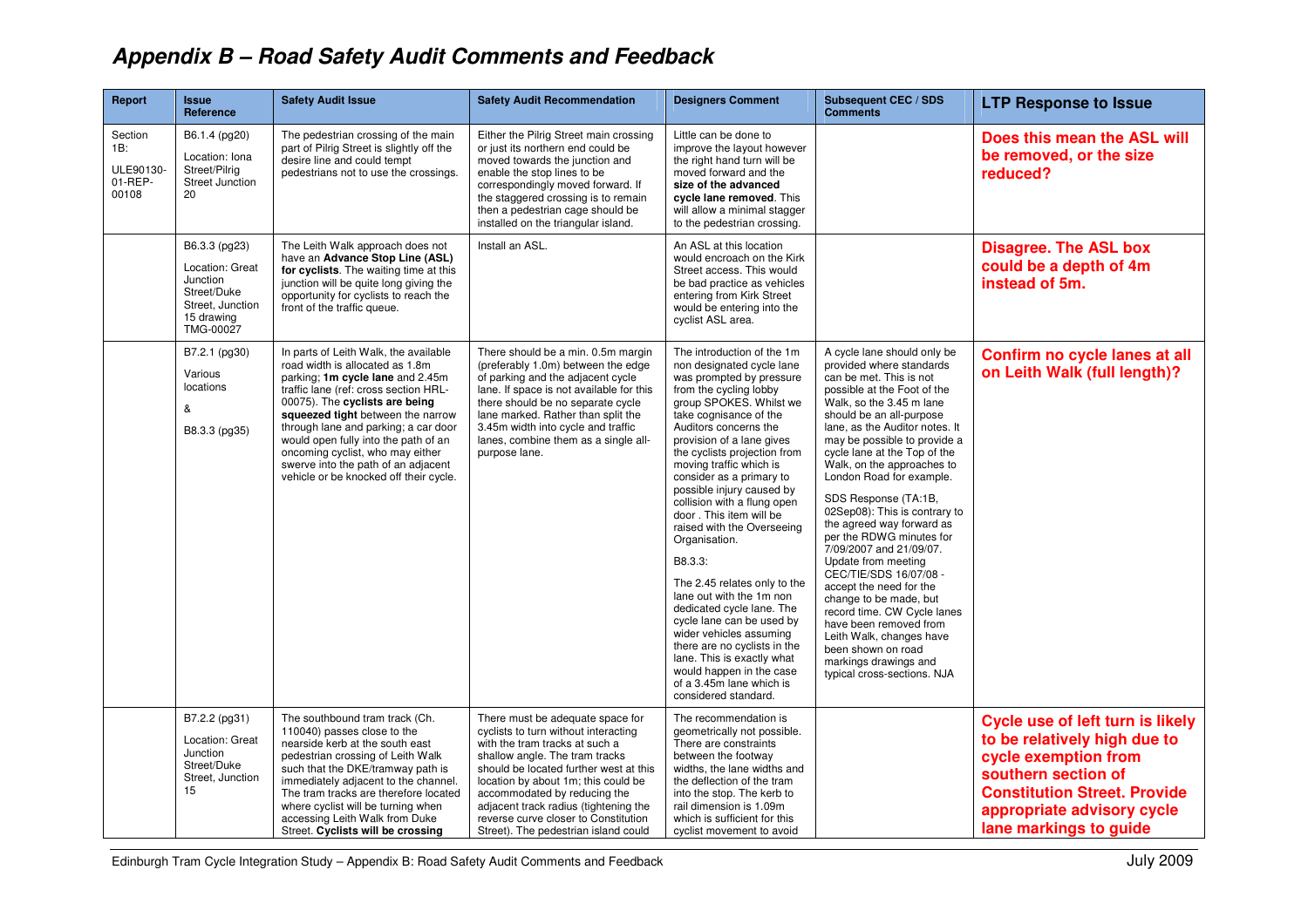| Report                                          | <b>Issue</b><br>Reference                                                                    | <b>Safety Audit Issue</b>                                                                                                                                                                                                                                                                                                                                                                                             | <b>Safety Audit Recommendation</b>                                                                                                                                                                          | <b>Designers Comment</b>                                                                                                                                                                                                  | <b>Subsequent CEC / SDS</b><br><b>Comments</b>                                                                                                                                                      | <b>LTP Response to Issue</b>                                         |
|-------------------------------------------------|----------------------------------------------------------------------------------------------|-----------------------------------------------------------------------------------------------------------------------------------------------------------------------------------------------------------------------------------------------------------------------------------------------------------------------------------------------------------------------------------------------------------------------|-------------------------------------------------------------------------------------------------------------------------------------------------------------------------------------------------------------|---------------------------------------------------------------------------------------------------------------------------------------------------------------------------------------------------------------------------|-----------------------------------------------------------------------------------------------------------------------------------------------------------------------------------------------------|----------------------------------------------------------------------|
|                                                 |                                                                                              | the tracks at a very shallow angle<br>(and back again), while turning and<br>will be banked over; this is the worst<br>combination of all scenarios; a wheel<br>(for example) could easily slide away<br>from under a cyclist.                                                                                                                                                                                        | be located further west (it being<br>noted that the northbound stop line is<br>some 8m wide); a slacker track<br>radius would also reduce the DKE<br>corridor width (further improving<br>available width). | the rails.                                                                                                                                                                                                                |                                                                                                                                                                                                     | cyclists through this corner.                                        |
|                                                 | B7.2.3 (pg32)                                                                                | Some cyclists may find interaction<br>with the tram route intimidating<br>and hazardous.                                                                                                                                                                                                                                                                                                                              | Alternative cycle routes avoiding<br>trams ways should be provided and<br>appropriately signed.                                                                                                             | During consultation with<br>Cyclist Groups the desire to<br>maintain Leith Walk as a<br>cycle route has been<br>expressed. Alternative<br>route have been<br>identified however they<br>are not intended to be<br>signed. |                                                                                                                                                                                                     | <b>Alternative "off-line" routes</b><br>to be developed, and signed. |
|                                                 | B7.2.4 (pg32)<br>Location:<br>various                                                        | On Leith Walk outside Croall Place it<br>is proposed to remove some<br>existing bike racks. There are a<br>number of other locations where<br>existing and recently installed racks<br>may be removed in the proposals.<br>This could lead to bicycles being<br>chained to unsuitable road furniture<br>and causing a hazard to pedestrians.                                                                          | Provide alternative bike parking<br>facilities.                                                                                                                                                             | CEC have subsequently<br>identified alternative<br>location for this cycle<br>facility.                                                                                                                                   |                                                                                                                                                                                                     | <b>RESOLVED</b>                                                      |
|                                                 | B7.2.5 (pg32)<br>Location:<br>various                                                        | Much of the bus lanes are located in<br>the offside of the road combined with<br>the tramway. As such it would be<br>unsuitable for cyclists due to the<br>need to merge back at frequent<br>intervals and the slower speed of<br>cyclists who could also be<br>intimidated by approaching trams.                                                                                                                     | Whilst it is routine for cyclists to use<br>bus lanes, their use here should not<br>be encouraged; the signing should<br>not include for cycles (also see item<br>$B6.2.3 -$ signing).                      | The Tram space is<br>identified only as TRAM.<br><b>BUS and TAXI only. See</b><br>updated drawings.                                                                                                                       |                                                                                                                                                                                                     | "On-line" route audit to pick<br>up these issues.                    |
| Section<br>1C:<br>ULE90130-<br>01-REP-<br>00110 | B5.1.10 (pg20)<br>Location: York<br>Place                                                    | The detail of the tramway in the<br>central reserve is not clear, the<br>section drawings indicate that it is in<br>a raised reserve and the coloured<br>tramway surface terminates at the<br>tramway reserve however the kerb<br>drawings detail flush K11 kerbing. A<br>flush arrangement could be subject<br>to abuse by drivers and particularly<br>those exiting York Lane (legally -<br>cyclists or otherwise). | The tramway should be in a raised<br>reserve as is the case west of Elder<br>Street.                                                                                                                        | Accepted, the tram is<br>raised and the drawing is<br>wrong detail K13 should be<br>used with K11 only used<br>where the tram exits the<br>tram bahn.                                                                     | Agree with auditor and<br>designer.<br>SDS Response (TA:1C,<br>07Nov08): Noted.                                                                                                                     | <b>RESOLVED</b>                                                      |
|                                                 | B5.4.24 (pg38)<br>Location: North<br><b>St Andrew</b><br>Street / St<br><b>Andrew Square</b> | The taxi bays in North St Andrew<br>Street extend beyond the stop line<br>and into the ASL for cyclists<br>increasing risk to cyclist and<br>pedestrians at the adjacent crossing.                                                                                                                                                                                                                                    | The taxi bays terminate at the initial<br>stop line and the footway build out<br>be extended accordingly.                                                                                                   | Accepted.                                                                                                                                                                                                                 | Agree with auditor. No<br>designer's response, but<br>recommended change has<br>been undertaken.<br>SDS Response (TA:1C,<br>07Nov08): Designers<br>response is 'accpeted'.<br>Change has been made. | <b>RESOLVED</b>                                                      |
|                                                 | B5.5.1 (pg39)<br>Location: Thistle<br>St./North St.<br>David Street                          | The exit from Thistle Street is<br>currently left turn only by virtue of the<br>fact that North St. David Street is<br>one way; however with opening up to                                                                                                                                                                                                                                                            | It should be ensured that this exit<br>remains left turn only. This should be<br>reinforced by extending the central<br>island north and tightening the radius                                              | CEC have requested the<br>removal of all other<br>markings as these are<br>unsuitable for the cobbled                                                                                                                     | Agree with auditor that the<br>radius of the south corner<br>should be tightened<br>(quadrant). (Don't                                                                                              | <b>RESOLVED</b>                                                      |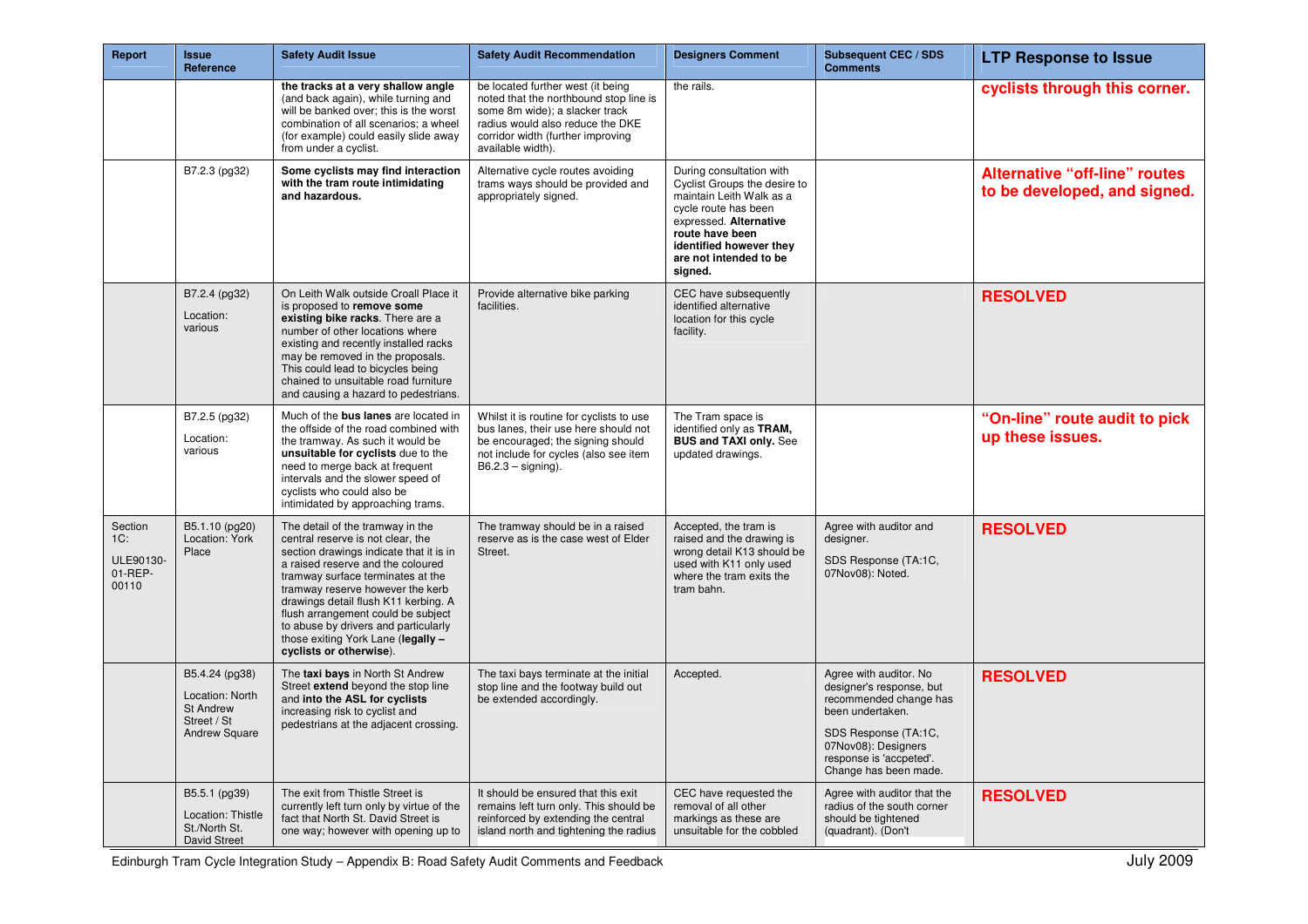| Report | <b>Issue</b><br>Reference                                              | <b>Safety Audit Issue</b>                                                                                                                                                                                                                                                                                                                                                                                                                                                                                                                                                                                                                                                                                                                                                                                                                                                                                                                                         | <b>Safety Audit Recommendation</b>                                                                                                                                                                                                                                                                                                                                                                                                           | <b>Designers Comment</b>                                                                                                                                                                                                                                                                                                                                                                                    | <b>Subsequent CEC / SDS</b><br><b>Comments</b>                                                                                                                                                                                                                                                                                                                                                                                                                                                 | <b>LTP Response to Issue</b>                                                                                                                                                                                               |
|--------|------------------------------------------------------------------------|-------------------------------------------------------------------------------------------------------------------------------------------------------------------------------------------------------------------------------------------------------------------------------------------------------------------------------------------------------------------------------------------------------------------------------------------------------------------------------------------------------------------------------------------------------------------------------------------------------------------------------------------------------------------------------------------------------------------------------------------------------------------------------------------------------------------------------------------------------------------------------------------------------------------------------------------------------------------|----------------------------------------------------------------------------------------------------------------------------------------------------------------------------------------------------------------------------------------------------------------------------------------------------------------------------------------------------------------------------------------------------------------------------------------------|-------------------------------------------------------------------------------------------------------------------------------------------------------------------------------------------------------------------------------------------------------------------------------------------------------------------------------------------------------------------------------------------------------------|------------------------------------------------------------------------------------------------------------------------------------------------------------------------------------------------------------------------------------------------------------------------------------------------------------------------------------------------------------------------------------------------------------------------------------------------------------------------------------------------|----------------------------------------------------------------------------------------------------------------------------------------------------------------------------------------------------------------------------|
|        | junction.                                                              | two way traffic, vehicles exiting from<br>Thistle Street may be tempted to turn<br>right. This they could do by either<br>passing to the north of the central<br>island directly into the cyclists<br>Advance Stop Line (ASL) area or<br>bypassing the signals to the right.                                                                                                                                                                                                                                                                                                                                                                                                                                                                                                                                                                                                                                                                                      | at the south corner of the junction.                                                                                                                                                                                                                                                                                                                                                                                                         | surface. The island<br>opposite the access has<br>previously been lengthened<br>to make it difficult for<br>drivers to turn right. Sign<br>Diagram 612 has been<br>added adjacent to the<br>junction.                                                                                                                                                                                                       | understand designer's<br>comment regarding cobbled<br>surface.)<br>SDS Response (TA:1C,<br>07Nov08): Comment<br>regarding cobbles was a<br>CEC comment to SDS that<br>we have repeated. The issue<br>here is that vehicles may<br>attempt to manouvre around<br>the island. The island has<br>been extended to make this<br>more difficult. No further<br>action proposed.                                                                                                                     |                                                                                                                                                                                                                            |
|        | B6.1.27 (pg52)<br>Location: North<br><b>St Andrew</b><br><b>Street</b> | The segregated cycleway / footway<br>along the west side of North St<br>Andrew Street is narrow, restricted<br>by a building to the west with wall<br>buttresses and service cabinets<br>protruding into the footway, and<br>confined by the Tramway to the east<br>side. The available width of footway<br>is only about 1.5m between the<br>projected line of these buttresses<br>and service cabinets, and the<br>cycleway side. This is inadequate for<br>the pedestrian demand; the<br>presence of the St Andrew Sq tram<br>stop is likely to increase potential<br>pedestrian usage. It is noted that the<br>existing footway is 3.5m wide with a<br>clear space adjacent to the existing<br>cycle racks in excess of 2m to the<br>existing cycleway. This is likely to<br>lead to an increased risk of<br>pedestrian/cycle conflict resulting<br>in injuries to pedestrians. See also<br>item B6.2.10 in respect of risks to<br>cyclists at this location. | Provide adequate width for the<br>footway side of the segregated route<br>with due allowance for pedestrian<br>demand. It is considered that at least<br>the existing available 2m width of<br>footway should be maintained and<br>given the likely increase in<br>pedestrian activity a footway width of<br>2.5m to the cycleway would be<br>preferred. The tramway will need to<br>be relocated further east to<br>accommodate this width. | Pedestrians will be directed<br>to the eastern footpath and<br>the western side will be<br>maintained as cycleway.                                                                                                                                                                                                                                                                                          | Agree with auditor's<br>comments in principle but<br>note constraints described<br>by designer. Pedestrians will<br>use the west footway<br>regardless so suggest that<br>the footway should be an<br>unsegregated<br>cycleway/footway, albeit<br>below the desirable<br>minimum width of 4m but<br>greater than the absolute<br>minumum 2.5m. See also<br>B6.2.10.<br>SDS Response (TA:1C,<br>07Nov08): Detail for this<br>cycleway has been agrees<br>with CEC and shown on the<br>drawings. | Agree - unsegregated will<br>be better. (Not shown on the<br><b>TRO drawings?)</b>                                                                                                                                         |
|        | B6.2.1 (pg57)<br>Location:<br>General                                  | Some cyclists may prefer to avoid<br>Princes Street due to the presence<br>of the trams (as well as the large<br>number of buses and their<br>associated stops).                                                                                                                                                                                                                                                                                                                                                                                                                                                                                                                                                                                                                                                                                                                                                                                                  | Alternative signed (eg. "destination<br>avoiding trams") routes be provided.                                                                                                                                                                                                                                                                                                                                                                 | Cycle provision has taken<br>into account detailed<br>consultation with Spokes, a<br>local cycling pressure<br>group. This consultation<br>has noted the groups<br>desire that Princes St be<br>retained as a cycle route<br>hence alternative routes<br>would not be required.<br>This, and the requirement<br>to reduce on-street clutter<br>leads us to decline the<br>signing of alternative<br>routes. | Agree with designer.<br>SDS Response (TA:1C,<br>07Nov08): Noted.                                                                                                                                                                                                                                                                                                                                                                                                                               | Why not have alternative<br>signed route as per the<br>extensive alternatives<br>signed in Nottingham? NCN<br>routes are signed already<br>and use could be made of<br>these without additional<br>extensive sign clutter. |
|        | B6.2.2 (pg58)<br>Location:<br>George<br>Street/St                      | A cyclist ASL is provided in George<br>Street with a simple nearside access<br>stub. Where vehicles are waiting at<br>the stop line too close to the                                                                                                                                                                                                                                                                                                                                                                                                                                                                                                                                                                                                                                                                                                                                                                                                              | The carriageway width at this<br>location is some 7.3m and would be<br>wide enough to accommodate an<br>approach cycle lane, which it is                                                                                                                                                                                                                                                                                                     | Accepted, where large<br>queue lengths are<br>anticipated and road widths                                                                                                                                                                                                                                                                                                                                   | Agree with auditor and<br>designer.<br>SDS Response (TA:1C,                                                                                                                                                                                                                                                                                                                                                                                                                                    | <b>Ensure final drawings</b><br>include approach cycle<br>lane. TRO drawings do not                                                                                                                                        |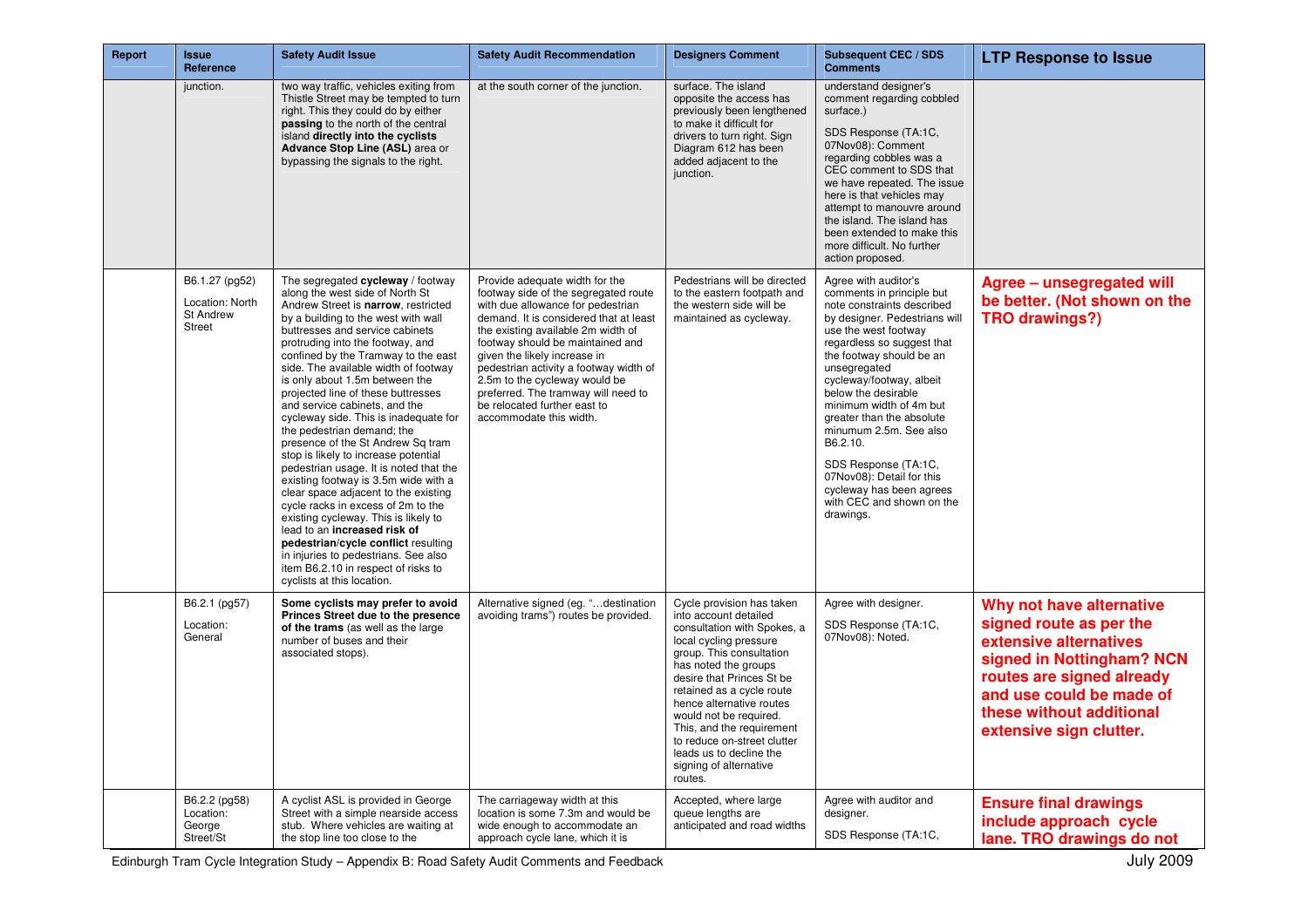| Report | <b>Issue</b><br>Reference                                                                    | <b>Safety Audit Issue</b>                                                                                                                                                                                                                                                                                                                                 | <b>Safety Audit Recommendation</b>                                                                                                                                              | <b>Designers Comment</b>                                                                                                                                                                                                                                                                                                                                                                                                                          | <b>Subsequent CEC / SDS</b><br><b>Comments</b>                                                                                                                                                                                                                                                                    | <b>LTP Response to Issue</b>                                                                                                                                                                                        |
|--------|----------------------------------------------------------------------------------------------|-----------------------------------------------------------------------------------------------------------------------------------------------------------------------------------------------------------------------------------------------------------------------------------------------------------------------------------------------------------|---------------------------------------------------------------------------------------------------------------------------------------------------------------------------------|---------------------------------------------------------------------------------------------------------------------------------------------------------------------------------------------------------------------------------------------------------------------------------------------------------------------------------------------------------------------------------------------------------------------------------------------------|-------------------------------------------------------------------------------------------------------------------------------------------------------------------------------------------------------------------------------------------------------------------------------------------------------------------|---------------------------------------------------------------------------------------------------------------------------------------------------------------------------------------------------------------------|
|        | Andrew Square.<br>junction, and<br>other locations                                           | nearside channel cyclist would not<br>be able to pass and gain access to<br>the ASL.                                                                                                                                                                                                                                                                      | recommended be installed to a<br>preferred width of 1.5m (or a<br>minimum width of 1.2m). Approach<br>lanes should be installed at other<br>locations where lane widths permit. | allow, this will be instigated.                                                                                                                                                                                                                                                                                                                                                                                                                   | 07Nov08): Noted.                                                                                                                                                                                                                                                                                                  | show approach lane. May be<br>possible to put approach<br>lane down centre between<br>left turn and right turn lanes<br>and allow right turn into St<br><b>Andrew Square for cyclists.</b><br>This is an NCN route. |
|        | B6.2.3 (pg58)<br>Location: St<br>Andrew Square.                                              | Cycle parking racks are currently<br>available at various locations around<br>St Andrew Square and along the<br>adiacent St Andrew Street, some of<br>which will be lost due to the<br>changes in the layout. Uncontrolled<br>cycle parking may occur as a result<br>which could be a hazard to<br>pedestrians and particularly the<br>visually impaired. | Replacement and additional cycle<br>parking should be installed with<br>suitable access provided to each<br>area.                                                               | St Andrew Square is<br>currently being restored to<br>reflect its original historic<br>character and as part of<br>this refurbishment the<br>uncoordinated clutter of<br>street furniture is being<br>rationalised.<br>SDS are currently carrying<br>out a site clearance survey<br>in conjunction with CEC<br>Roads to identify where<br>existing street furniture can<br>be retained. We will<br>highlight your concerns to<br>the survey team. | Agree with auditor and<br>designer. CEC have still to<br>see details.<br>SDS Response (TA:1C,<br>07Nov08): Noted.                                                                                                                                                                                                 | Where are cycle racks?<br><b>Check they have been</b><br>included in final drawings.                                                                                                                                |
|        | B6.2.4 (pg59)<br>Location: South<br>St. David<br>Street/Princes<br>Street Junction.          | The South St. David Street right turn<br>is designated as bus and taxi only,<br>however cyclists are also permitted<br>along Princes Street; this may cause<br>confusion and hesitation for<br>cyclists.                                                                                                                                                  | Include a cycle symbol for the right<br>turn lane and provide an additional<br>entry stub to the ASL at the nearside<br>corner of this lane.                                    | Not accepted. WHY?                                                                                                                                                                                                                                                                                                                                                                                                                                | Agree with designer but<br>response should note that<br>this is a bus lane which will<br>be coloured green ('though<br>not shown on drawing) so<br>cyclists will treat it as any<br>other bus lane. "Bus, taxi<br>and cycle only" signs will<br>also be incorporated.<br>SDS Response (TA:1C,<br>07Nov08): Noted. | <b>Check final design has the</b><br>cycle symbol on the sign.<br><b>Additional approach stub</b><br>would be of benefit to<br>cyclists.                                                                            |
|        | B6.2.5 (pg59)<br>Location: St<br><b>Andrew Square</b><br>$(N)$ .                             | A cycle lane is provided adjacent to<br>longitudinally parked vehicles;<br>cyclists are at risk from the<br>opening of doors. An offset has<br>been provided between the cycle<br>lane and the edge of bay markings;<br>this should be regarded as a<br>restricted zone only accessed when<br>seen to be clear.                                           | The addition of diagonal ghost<br>marking between the cycle lane and<br>edge of parking bays would reinforce<br>this separation.                                                | St Andrew Square is<br>currently being restored to<br>reflect its original historic<br>character and as part of<br>this refurbishment only<br>required road markings are<br>to be used. Introduction of<br>a ghost island is not<br>accepted as there is 1m<br>gap protecting the 2m wide<br>cycleway from the parking<br>bay and the excess of<br>white lining would not be in<br>keeping with the<br>streetscape.                               | Agree with designer.<br>SDS Response (TA:1C,<br>07Nov08): Noted.                                                                                                                                                                                                                                                  | Accepted, if there is a 1m<br>gap with a 2m cycle lane.<br><b>RESOLVED</b>                                                                                                                                          |
|        | B6.2.6 (pg60)<br>Location: North<br>St. David Street/<br><b>St Andrew</b><br>Square junction | A national cycle network passes<br>from George Street, left into St<br>Andrew Square then immediately<br>right. The current layout of the ASL<br>at this latter junction is such that the<br>access point to the ASL is to the                                                                                                                            | Provide an additional entry stub to<br>the ASL at the nearside corner of<br>this offside lane.                                                                                  | Accepted.                                                                                                                                                                                                                                                                                                                                                                                                                                         | Agree with auditor and<br>designer.<br>SDS Response (TA:1C,<br>07Nov08): Noted.                                                                                                                                                                                                                                   | <b>RESOLVED</b>                                                                                                                                                                                                     |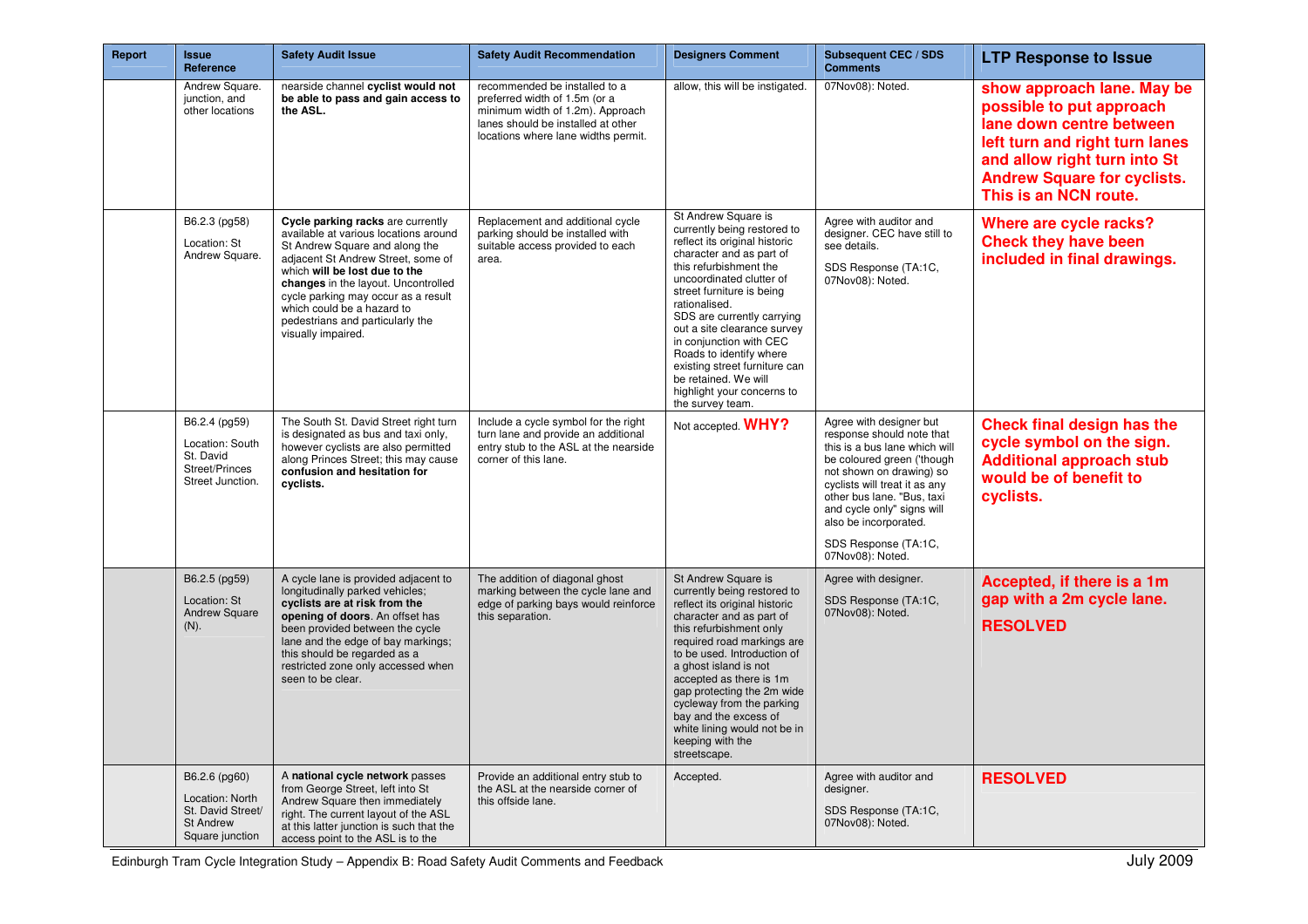| Report | <b>Issue</b><br>Reference                                                                  | <b>Safety Audit Issue</b>                                                                                                                                                                                                                                                                                                                                                                                                                                                                                                                                                                                                                                                                                                                                                                                           | <b>Safety Audit Recommendation</b>                                                                                                                                                                                                                                                                                                                                                                                                                                                                                                                            | <b>Designers Comment</b>                                                                                                                                                                                                                                                                                                                                                        | <b>Subsequent CEC / SDS</b><br><b>Comments</b>                                                                                                               | <b>LTP Response to Issue</b>                                                                                                                                                                                                                                                                                                                                       |
|--------|--------------------------------------------------------------------------------------------|---------------------------------------------------------------------------------------------------------------------------------------------------------------------------------------------------------------------------------------------------------------------------------------------------------------------------------------------------------------------------------------------------------------------------------------------------------------------------------------------------------------------------------------------------------------------------------------------------------------------------------------------------------------------------------------------------------------------------------------------------------------------------------------------------------------------|---------------------------------------------------------------------------------------------------------------------------------------------------------------------------------------------------------------------------------------------------------------------------------------------------------------------------------------------------------------------------------------------------------------------------------------------------------------------------------------------------------------------------------------------------------------|---------------------------------------------------------------------------------------------------------------------------------------------------------------------------------------------------------------------------------------------------------------------------------------------------------------------------------------------------------------------------------|--------------------------------------------------------------------------------------------------------------------------------------------------------------|--------------------------------------------------------------------------------------------------------------------------------------------------------------------------------------------------------------------------------------------------------------------------------------------------------------------------------------------------------------------|
|        |                                                                                            | nearside of lane 1, however right<br>turn cyclist are likely to be in lane 2.                                                                                                                                                                                                                                                                                                                                                                                                                                                                                                                                                                                                                                                                                                                                       |                                                                                                                                                                                                                                                                                                                                                                                                                                                                                                                                                               |                                                                                                                                                                                                                                                                                                                                                                                 |                                                                                                                                                              |                                                                                                                                                                                                                                                                                                                                                                    |
|        | B6.2.7 (pg60)<br>Location: North<br>St Andrew St. /<br><b>St Andrew</b><br>Square junction | <b>Cyclists traveling from St Andrew</b><br>Square (north) have no defined<br>route through onto the St Andrew St.<br>northbound cycleway. Cyclists would<br>therefore either turn onto the<br>tramway or cross into the footway at<br>the pedestrian crossing, conflicting<br>with either the trams/rails or<br>pedestrians waiting to cross. In<br>addition the start of the cycle lane is<br>coincident with the pedestrian<br>crossing of North St Andrew St and<br>confined by the building line. Cyclists<br>will be in conflict with pedestrians<br>waiting to cross.                                                                                                                                                                                                                                        | Provide a drop kerb access in St<br>Andrew Square (north) prior to the<br>pedestrian crossing into a signed<br>shared space providing access to<br>the cycleway to the north. Relocate<br>the North St Andrew St pedestrian<br>crossing further south by about 2m -<br>3m away from the building line and<br>start of the cycle lane; it would also<br>be helpful to reposition the St<br>Andrew Square north kerb line<br>further south by about 1m - 2m<br>(reducing that pedestrian crossing<br>length) immediately downstream of<br>the new cycle access. | Accepted in principle; for<br>details of reworked cycle<br>lane see comment B7.2.26.                                                                                                                                                                                                                                                                                            | Agree with auditor and<br>designer. See also B6.1.27.<br>(Designer's cross-reference<br>to B7.2.26 is wrong.)<br>SDS Response (TA:1C,<br>07Nov08): Noted.    | <b>RESOLVED</b>                                                                                                                                                                                                                                                                                                                                                    |
|        | B6.2.8 (pg61)<br>Location: North<br>St David St / St<br>Andrew Sq.<br>junction             | The right turn into St Andrew Sq.<br>(north) is part of the National Cycle<br>Network (NCN75); the north bound<br>and opposing traffic flows are in the<br>same stage, cyclists waiting to<br>turn right are vulnerable, not only<br>from opposing ahead vehicles but<br>also from ahead vehicles in their<br>same lane.                                                                                                                                                                                                                                                                                                                                                                                                                                                                                            | Additional 'D' islands at the<br>pedestrian crossings would improve<br>the protection to waiting cyclist. It is<br>not clear what the likely traffic flows;<br>if feasible lane 2 should be right only<br>with all ahead traffic in lane 1 and a<br>suitable refuge island created.                                                                                                                                                                                                                                                                           | Not Accepted. Introduction<br>of an island would make<br>the right turn into St<br>Andrew Sq North more<br>difficult and the south<br>bound island would need to<br>be excessively long and not<br>in keeping with the historic<br>layout of the square.                                                                                                                        | Agree with designer.<br>SDS Response (TA:1C,<br>07Nov08): Noted.                                                                                             | <b>RESOLVED</b>                                                                                                                                                                                                                                                                                                                                                    |
|        | B6.2.9 (pg61)<br>Location: North<br><b>St Andrew</b><br>Street / Queen<br><b>Street</b>    | The route through for cyclists into<br>and from Dublin Street is not clear.<br>the existing facilities and desire lines<br>are not catered for. Similarly, it is not<br>clear how cyclists gain access into<br>North St Andrew Street, from Queen<br>Street/York Place; from the east<br>cyclist would appear to have to turn<br>immediately adjacent to the tram<br>track with little room between it and<br>the adjacent kerb for cyclists who<br>could slip on the track while turning.<br>They would then appear to be in<br>conflict with pedestrians on what<br>appears to be a tramway/pedestrian<br>shared surface. Furthermore there<br>appears to be no cycle facilities<br>indicated between North St Andrew<br>Lane and Queen Street linking from<br>the south bound cycleway of route<br><b>NCN75.</b> | Provide adequate cycle facilities; the<br>tramway may need to be relocated to<br>allow cyclists sufficient clearance<br>from the tram tracks while turning.                                                                                                                                                                                                                                                                                                                                                                                                   | Not Accepted. The cyclists<br>following the NCR1 will use<br>the crossing at the foot of<br>North St Andrew St. The<br>turn from York PI into North<br>St Andrew St is prohibited<br>for all vehicles except<br>Trams and is signed and<br>lined as such. Due to the<br>constraints imposed by the<br>vertical geometry there<br>could be no separate<br>facility for cyclists. | Agree with designer.<br>SDS Response (TA:1C,<br>07Nov08): Noted.                                                                                             | Check final scheme plans.<br>Provide advisory cycle lane<br>marking around the corner<br>of Queen Street and North St<br><b>Andrew Street to guide</b><br>cyclists around corner<br>without conflicting with tram<br>tracks. Can cyclists access<br><b>Dublin Street from North St</b><br><b>Andrew Street? Are they</b><br>able to use the signalled<br>crossing? |
|        | B6.2.10 (pg62)<br>Location: North<br><b>St Andrew</b><br>Street                            | The segregated cycleway / footway<br>along the west side of North St<br>Andrew Street is narrow, restricted<br>by a building to the west with wall<br>buttresses and service cabinets<br>protruding into the footway, and<br>confined by the Tramway to the east<br>side. The available width between<br>the projected line of these buttresses<br>and service cabinets, and the<br>kerbline is about 3m. There is no                                                                                                                                                                                                                                                                                                                                                                                               | Provide adequate width for the<br>cycleway/footway with due<br>allowance for the cycle and<br>pedestrian demand, there should be<br>a minimum 0.5m margin strip<br>between the cycleway and the<br>kerbline; it is considered that the<br>minimum clear width should be 4m<br>and preferably 4.5m (where the<br>footway is 2.5m see item B6.1.27) to<br>accommodate the segregated                                                                                                                                                                            | Not Accepted. Due to the<br>vertical and horizontal<br>constraints the tram is in<br>the optimal position for all<br>road users. The area<br>between the tram and the<br>building will be cycle only.                                                                                                                                                                           | Agree with auditor's<br>comments in principle. See<br>B6.1.27.<br>SDS Response (TA:1C,<br>07Nov08): Cycleway<br>arrangement discussed and<br>agreed with CEC | What is the final proposed<br>arrangement? Is it shared<br>pedestrian / cycle use, and<br>what is the final width to be<br>provided?                                                                                                                                                                                                                               |

Edinburgh Tram Cycle Integration Study – Appendix B: Road Safety Audit Comments and Feedback July 2009 July 2009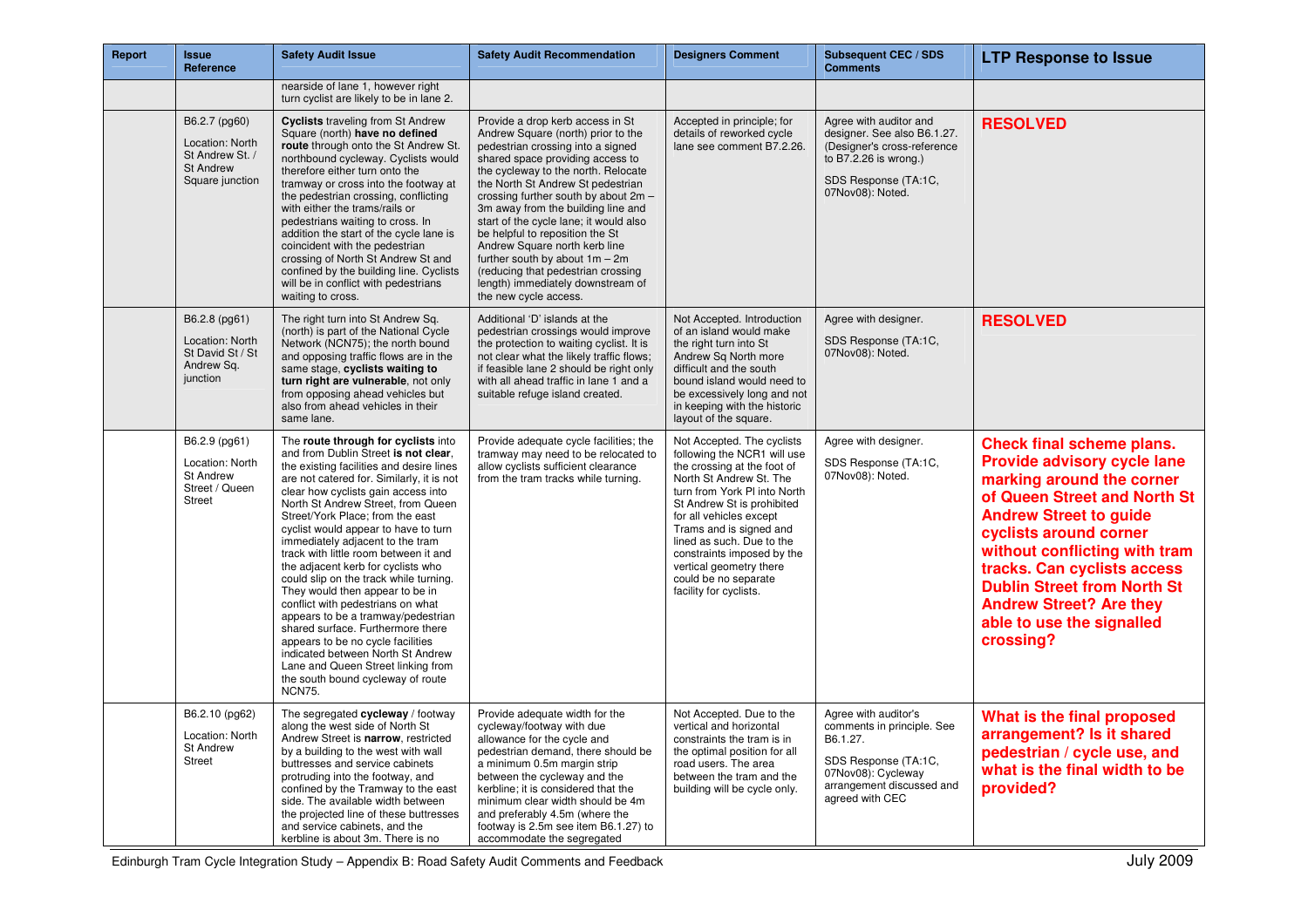| Report                                          | <b>Issue</b><br>Reference                                            | <b>Safety Audit Issue</b>                                                                                                                                                                                                                                                                                                                                                                                                                                                                                                                                                                                   | <b>Safety Audit Recommendation</b>                                                                                                                                    | <b>Designers Comment</b>                                                                                                        | <b>Subsequent CEC / SDS</b><br><b>Comments</b>                                                                                                                      | <b>LTP Response to Issue</b>                                                                                                                             |
|-------------------------------------------------|----------------------------------------------------------------------|-------------------------------------------------------------------------------------------------------------------------------------------------------------------------------------------------------------------------------------------------------------------------------------------------------------------------------------------------------------------------------------------------------------------------------------------------------------------------------------------------------------------------------------------------------------------------------------------------------------|-----------------------------------------------------------------------------------------------------------------------------------------------------------------------|---------------------------------------------------------------------------------------------------------------------------------|---------------------------------------------------------------------------------------------------------------------------------------------------------------------|----------------------------------------------------------------------------------------------------------------------------------------------------------|
|                                                 |                                                                      | shyness margin strip provided<br>between the cycleway and Tramway.<br>The effective width is therefore about<br>2.5m which is inadequate for the<br>cycle and pedestrian demand. See<br>also item B6.1.27 in respect of<br>pedestrians. This is likely to lead to<br>an increased risk of pedestrian/cycle<br>conflict with the additional risk of<br>cyclists passing into the tramway,<br>who may not be aware of<br>approaching trams travelling in the<br>same direction.                                                                                                                               | cycle/footway with the 0.5m safety<br>strip.<br>The tramway would therefore need<br>to be relocated further east by about<br>1m to 1.5m.                              |                                                                                                                                 |                                                                                                                                                                     |                                                                                                                                                          |
|                                                 | B6.2.11 (pg63)<br>Location:<br>Various                               | There are a number of locations<br>where Advance Stop Lines (ASL)<br>have not been provided increasing<br>risks to cyclists.                                                                                                                                                                                                                                                                                                                                                                                                                                                                                | Advance Stop Lines should generally<br>be provided and particularly<br>wherever the signal cycle time is<br>relatively long.                                          | ASLs have only been<br>omitted where it cannot be<br>provided due to spatial<br>constraints.                                    | Agree with designer.<br>SDS Response (TA:1C,<br>07Nov08): Noted.                                                                                                    | If the principle of using entry<br>stubs rather than full<br>approach cycle lanes has<br>been accepted, ASLs should<br>be included at most<br>junctions. |
|                                                 | B6.2.12 (pg63)<br>Location:<br>Various                               | Similarly to item B6.2.3, cycle<br>parking racks are currently<br>available (including some recent<br>installations) at various locations<br>along Leith Walk and Picardy Place,<br>some of which will be lost due to<br>the changes in the layout.<br>Uncontrolled cycle parking may<br>occur as a result which could be a<br>hazard to pedestrians and<br>particularly the visually impaired.<br>This is particularly noted at Picardy<br>Place where a significant number of<br>racks would be lost adjacent to the<br>cinema complex - it is also noted<br>that these were observed to be well<br>used. | Replacement and additional cycle<br>parking should be installed with<br>suitable access provided to<br>each area.                                                     | See Response to B7.3.3.                                                                                                         | Agree with auditor and<br>designer(?)  designer's<br>cross-reference is wrong, but<br>assume it should be to<br>B6.2.3.<br>SDS Response (TA:1C,<br>07Nov08): Noted. | <b>RESOLVED</b>                                                                                                                                          |
|                                                 | B6.2.13 (pg63)<br>Location: York<br>Lane junction<br>with York Place | York Lane is a cul-de-sac with no<br>motor vehicle access into York<br>Place; however drop kerb cycle<br>access is currently provided across<br>the footway. This may encourage<br>crossing of the tramway by<br>cyclists (right-in or right-out) where<br>there is no safe facility provided,<br>though cyclists may still be able to<br>turn left-in and left-out without. It is<br>also noted that there is some abuse<br>of the access, evidenced from the<br>motorcycle tyre marks.                                                                                                                    | The level of usage should be<br>checked and either the access be<br>closed off or if remaining the<br>situation be monitored and closed if<br>subsequently necessary. | This has been closed off<br>due to vertical geometry<br>constraints.                                                            | Agree with auditor and<br>designer but drawings do not<br>show any change to<br>footway/kerbline.<br>SDS Response (TA:1C,<br>07Nov08): Noted.                       | <b>RESOLVED</b>                                                                                                                                          |
| Section<br>1D:<br>ULE90130-<br>01-REP-<br>00111 | B6.6.3 (pg25)<br>Location:<br>Haymarket<br>Junction                  | The east bound tram track crosses<br>the opposing vehicle lane of<br>Haymarket Terrace at a shallow<br>angle under signal control. The stop<br>line of the opposing flow from<br>Morrison Street is some 130m away                                                                                                                                                                                                                                                                                                                                                                                          | The layout and staging be amended<br>such there is no section where tram<br>and vehicle<br>alignments are in opposing conflict;<br>additional signalling in close     | Not withstanding the<br>Linsig/phasing errors the<br>layout proposed is the best<br>arrangement in<br>terms of safety, junction |                                                                                                                                                                     | Need to see latest plans -<br>has this been resolved<br>satisfactorily?                                                                                  |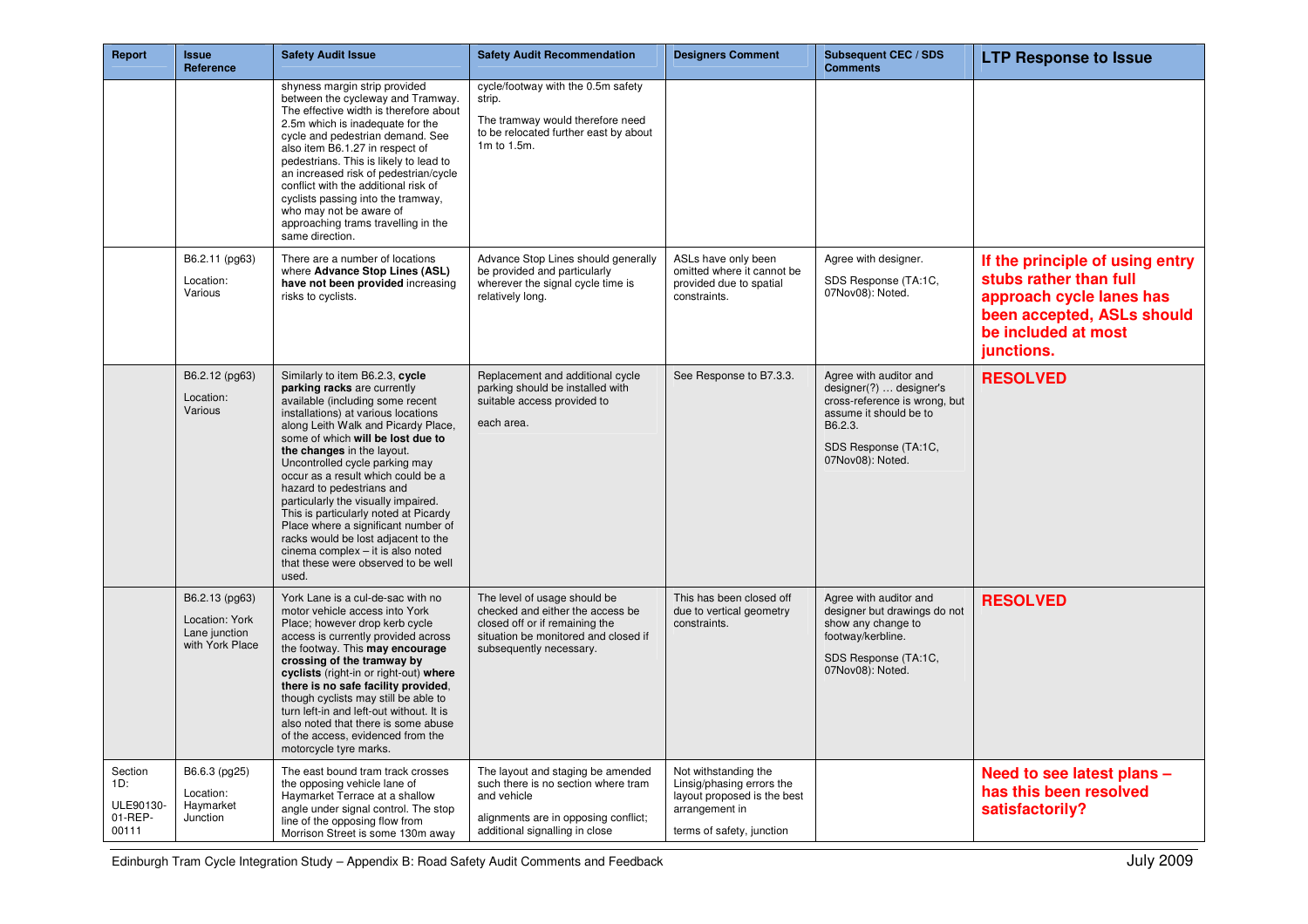| Report | <b>Issue</b><br>Reference                            | <b>Safety Audit Issue</b>                                                                                                                                                                                                                                                                                                                                                                                                                                                                                                                                                                                                                                                                                                                                                                                                                                                                                                                                                                                                                                                                                                  | <b>Safety Audit Recommendation</b>                                                                                                                                                    | <b>Designers Comment</b>                                                                                                                                                                                                                                                                                                                                                                                                                                                            | <b>Subsequent CEC / SDS</b><br><b>Comments</b> | <b>LTP Response to Issue</b>                                          |
|--------|------------------------------------------------------|----------------------------------------------------------------------------------------------------------------------------------------------------------------------------------------------------------------------------------------------------------------------------------------------------------------------------------------------------------------------------------------------------------------------------------------------------------------------------------------------------------------------------------------------------------------------------------------------------------------------------------------------------------------------------------------------------------------------------------------------------------------------------------------------------------------------------------------------------------------------------------------------------------------------------------------------------------------------------------------------------------------------------------------------------------------------------------------------------------------------------|---------------------------------------------------------------------------------------------------------------------------------------------------------------------------------------|-------------------------------------------------------------------------------------------------------------------------------------------------------------------------------------------------------------------------------------------------------------------------------------------------------------------------------------------------------------------------------------------------------------------------------------------------------------------------------------|------------------------------------------------|-----------------------------------------------------------------------|
|        |                                                      | in this large and complex junction.<br>The tram (phase Q) stage is<br>immediately after the Morrison Street<br>(Phase B) stage; as such any slow<br>moving vehicles are unlikely to have<br>cleared the junction area by the start<br>of the tram stage. It should be noted<br>that at that distance a cyclist for<br>example would take between 20<br>seconds and 1 minute (the latter for<br>say an elderly cyclist) to clear the<br>junction (the best observed time for<br>a fit cyclist on the existing layout was<br>17 seconds). This would result in a<br>serious risk of a head on collision<br>with a tram.<br>Update: It is noted in the updated<br>(Linsig) signal settings that the start<br>of Phase Q tram stage is separated<br>from the end of vehicle Phase B<br>stage by the Dalry Street stage,<br>some 40 secs in the fixed time<br>illustration. However if the signals<br>operated on demand then this may<br>reduce to some 18 secs.<br>It is also noted that Phase Q appears<br>to remain green for some 60 secs<br>overlapping with the start of Phase B<br>$-$ it is presumed this is in error. | proximity to the tram<br>crossing point should also be<br>included. This would require some<br>significant changes, not only to the<br>road layout but also the tram track<br>layout. | capacity and planning<br>aspirations. The movement<br>of the tracks to<br>completely prevent the<br>remote possibility of conflict<br>is not practicable. However<br>to further enhance the<br>operation of the junction<br>vehicle detection will be<br>installed to prevent the<br>trams calling the junction<br>should vehicles be present<br>with in or approaching the<br>conflict area.                                                                                       |                                                |                                                                       |
|        | B6.6.9 (pg28)<br>Location:<br>Haymarket<br>Junction  | There is a very large number of<br>parked cycles (presumably using<br>the train network) outside the pub<br>and station. Cyclists tend to join the<br>road, on their return, in this vicinity<br>within the junction area and would<br>therefore be entering the contra-flow<br>tram zone not under any signal<br>control; they would therefore be at<br>significant risk of conflict with<br>approaching trams departing from<br>the tram stop.                                                                                                                                                                                                                                                                                                                                                                                                                                                                                                                                                                                                                                                                           | Amend the layout as detailed above<br>and include more closely associated<br>stop lines to the tram crossing point,<br>which should be at a greater angle.                            | The layout proposed is the<br>best arrangement in terms<br>of safety, junction capacity<br>and planning aspirations.<br>The movement of the<br>tracks to completely<br>prevent the remote<br>possibility of conflict is not<br>practicable.                                                                                                                                                                                                                                         |                                                | <b>Relocate cycle parking to</b><br>ensure conflict doesn't<br>occur. |
|        | B6.6.10 (pg28)<br>Location:<br>Haymarket<br>Junction | Motorcyclists, as well as cyclists,<br>are expected to cross the tram<br>tracks at a shallow angle some 10 <sup>°</sup><br>whilst making about a 60m radius<br>turn. As such they will also be<br>banked over increasing the risk of<br>their wheel slipping out from under<br>resulting in a fall accident, which<br>could be significantly worse should<br>an opposing tram be approaching.                                                                                                                                                                                                                                                                                                                                                                                                                                                                                                                                                                                                                                                                                                                              | Amend the layout as detailed above<br>and include more closely associated<br>stop lines to the tram crossing point,<br>which should be at a greater angle.                            | To prevent traffic stopping<br>on the tram tracks any<br>associated stop lines would<br>be with in 4 car lengths of<br>the Dalry Road corner. This<br>is considered impractical as<br>is the alteration of the<br>geometry as to alter the<br>angle of approach would<br>necessitate pushing the<br>carriageway into the<br>pavement outside Ryries<br>Pub. This footway is very<br>heavily trafficked and has<br>level problems caused by<br>the tram geometry.<br>Movement of the |                                                | Still likely to be a cycle (and<br>motorcycle) safety issue.          |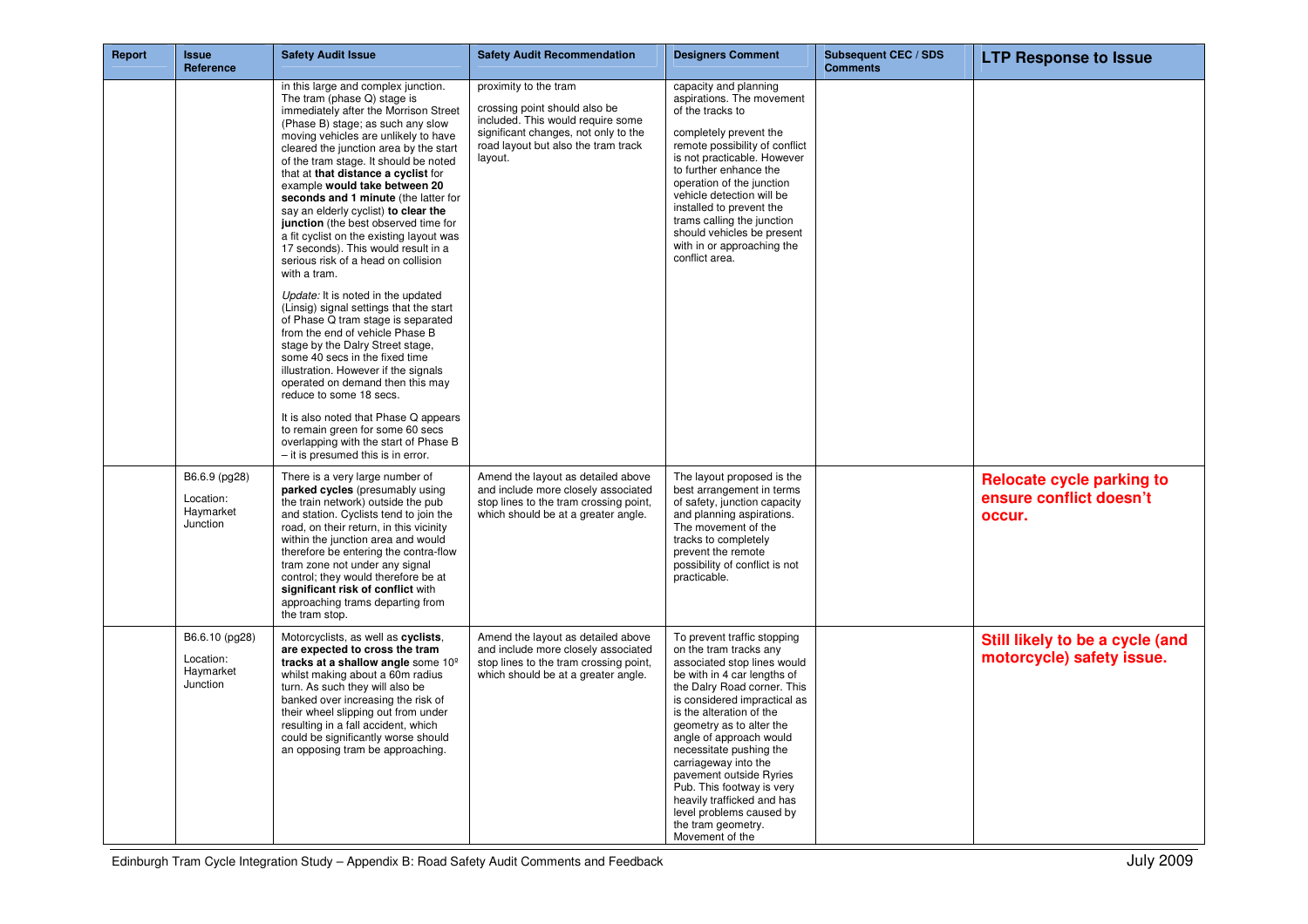| <b>Report</b> | <b>Issue</b><br>Reference                                                         | <b>Safety Audit Issue</b>                                                                                                                                                                                                                                                                                                                                                                                               | <b>Safety Audit Recommendation</b>                                                                                                                   | <b>Designers Comment</b>                                                                                                                                                                                                                     | Subsequent CEC / SDS<br><b>Comments</b>                                                                                                                                                              | <b>LTP Response to Issue</b>                                                                                                                                                                                                                                                                                   |
|---------------|-----------------------------------------------------------------------------------|-------------------------------------------------------------------------------------------------------------------------------------------------------------------------------------------------------------------------------------------------------------------------------------------------------------------------------------------------------------------------------------------------------------------------|------------------------------------------------------------------------------------------------------------------------------------------------------|----------------------------------------------------------------------------------------------------------------------------------------------------------------------------------------------------------------------------------------------|------------------------------------------------------------------------------------------------------------------------------------------------------------------------------------------------------|----------------------------------------------------------------------------------------------------------------------------------------------------------------------------------------------------------------------------------------------------------------------------------------------------------------|
|               |                                                                                   |                                                                                                                                                                                                                                                                                                                                                                                                                         |                                                                                                                                                      | carriageway is therefore<br>considered to create<br>greater potential risks than<br>it solves. Recommendation<br>not accepted.                                                                                                               |                                                                                                                                                                                                      |                                                                                                                                                                                                                                                                                                                |
|               | B7.2.1 (pg39)<br>Location:<br>Queensferry<br>Street / Princes<br>Street Junction. | Cyclists cycling westbound towards<br>Shandwick Place from the Lothian<br>Road junction would be between<br>the tram track and kerb edge<br>without adequate width for a tram<br>to pass for a distance of some 80m.<br>Although tram drivers should not<br>pass in such circumstances, this<br>could be intimidating with a tram<br>approaching from behind.                                                           | The road area in this locality is<br>particularly wide, the tram way<br>should be located sufficiently over to<br>allow for a cycle lane.            | Moving the tram track north<br>bound introduces clearance<br>problems to the signal head<br>island at Shandwick<br>Pl/Lothian Road. It also<br>places the tram DKE into<br>the right turn lane for<br>Queensferry St. No action<br>proposed. | Agree with Audit: At Rutland<br>Place narrow the footway on<br>the south side to allow space<br>for cyclists to ride between<br>the kerb and tram rails<br>(Install side entry gullies)              | <b>RESOLVED</b>                                                                                                                                                                                                                                                                                                |
|               | B7.2.2 (pg40)<br>Location:<br>Lothian Road /<br><b>Princes Street</b><br>Junction | <b>Cyclists</b> travelling along the Princes<br>Street bus lane could, if keeping<br>clear of the tram tracks, be<br>sandwiched between a passing<br>bus or tram and other vehicles in<br>the adjacent lanes.                                                                                                                                                                                                           | The tram tracks should be offset<br>within the lane to allow for the<br>passage of cyclists.                                                         | Not accepted on grounds of<br>geometric constraints.<br>Cyclists should use<br>between the tram tracks.                                                                                                                                      | Agree with Designer: Refer<br>to B7.2.1 - Providing this<br>section of cycleway will<br>half the conflict.                                                                                           | <b>Accepted, but still</b><br>hazardous / uncomfortable<br>for cyclists. Clear signing of<br>alternative routes to avoid<br><b>Shadwick Place is needed</b><br>and also specific cycle /<br>slippery rail warning signs at<br>all locations where this is<br>likely to be a problem, as<br>done in Nottingham. |
|               | B7.2.3 (pg40)<br>Location:<br>Various                                             | There are a number of locations<br>where Advance Stop Lines (ASL)<br>have not been provided<br>increasing risks to cyclists.<br>There are locations where cyclists<br>are at greater risk for example<br>westbound at the South Charlotte<br>Street junction where cyclists are<br>expected to manoeuvre into lane 3<br>for the ahead towards Shandwick<br>Place.                                                       | Advance Stop Lines should generally<br>be provided particularly wherever the<br>signal cycle time is relatively long<br>and lane changes are likely. | ASL are only omitted where<br>they have a negative<br>impact on stacking<br>capacity. Not Accepted                                                                                                                                           | Agree with Audit and<br>Designer: However there are<br>locations where they can go<br>i.e. west end of Princes<br>Street at South Charlotte<br><b>Street</b><br><b>Not shown on TRO</b><br>drawings. | <b>Ensure they are in place</b><br>wherever possible.<br>See B.6.2.11.                                                                                                                                                                                                                                         |
|               | B7.2.4 (pg40)<br>Location:<br>Various                                             | There is a general lack of cycle<br>parking racks. Uncontrolled cycle<br>parking may occur as a result which<br>could be a hazard to pedestrians and<br>particularly the visually impaired.                                                                                                                                                                                                                             | Adequate cycle parking should be<br>provided, particularly in the<br>Haymarket area, with suitable<br>access provided to each area.                  | Accepted                                                                                                                                                                                                                                     |                                                                                                                                                                                                      | Is there a drawing showing<br>proposed locations?                                                                                                                                                                                                                                                              |
|               | B7.2.5 (pg41)<br>Location:<br>Shandwick<br>Place                                  | <b>Cyclists</b> travelling west along<br>Shandwick Place towards the<br>crescent and Tram Stop area are<br>likely to be confused by the<br>signing. Sign TS123/77 start of<br>bus/taxi lane does not display cycles,<br>as such this sign guides cycles into<br>the offside lane which is tram only. If<br>it was the intention to divert cycles<br>around the crescent then road<br>marking and signing should reflect | Amend the signing to include for<br>cycles.                                                                                                          | We don't think cyclists are<br>that thick sorry!                                                                                                                                                                                             | Disagree with Audit and<br>Designer: Signs not<br>required. Allow cyclists<br>through                                                                                                                | <b>Outcome unclear. If cyclists</b><br>are permitted, the signing<br>should indicate this.                                                                                                                                                                                                                     |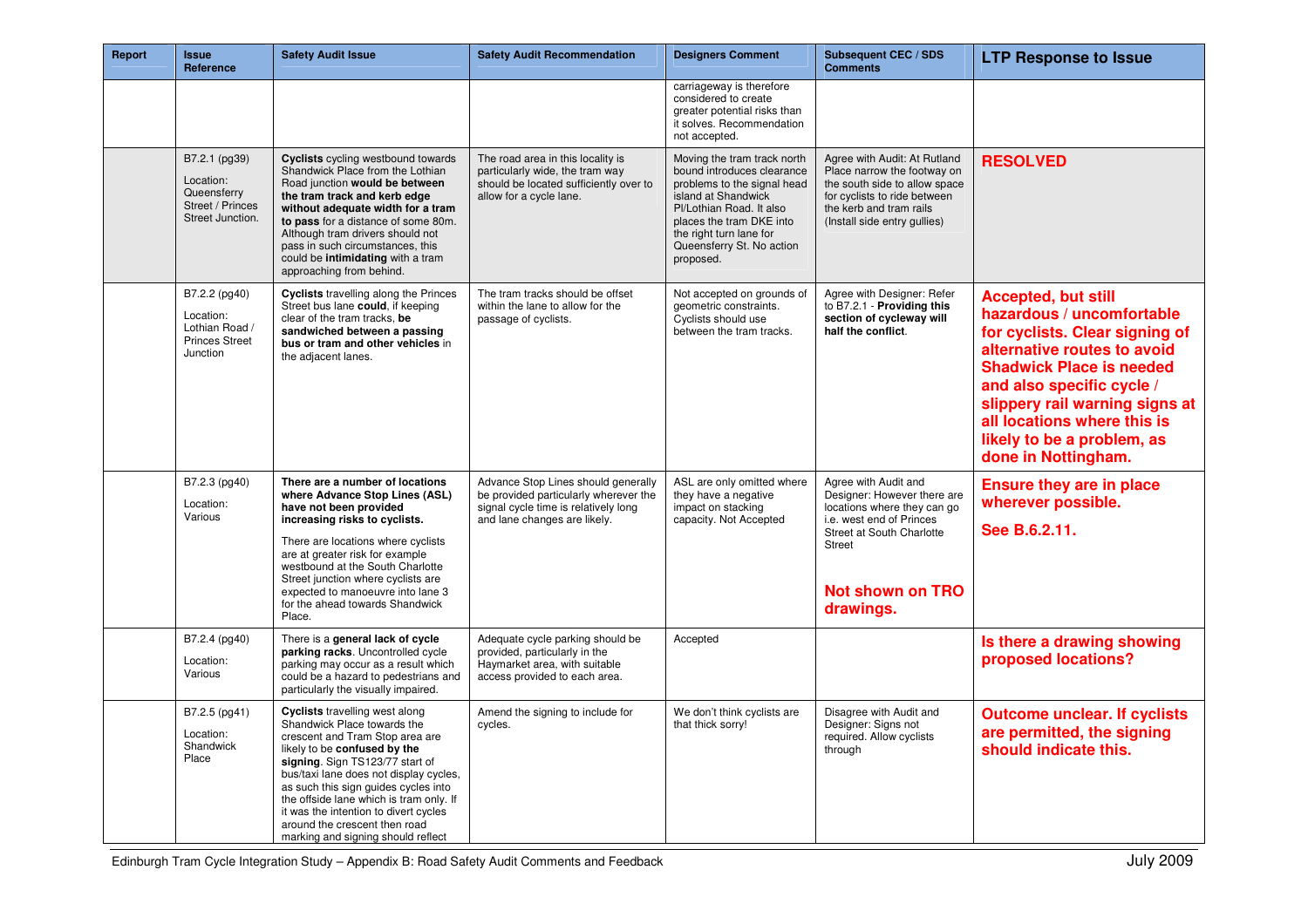| Report                          | <b>Issue</b><br>Reference                                               | <b>Safety Audit Issue</b>                                                                                                                                                                                                                                                                                                                                                                                                                                                                                                                                                                                           | <b>Safety Audit Recommendation</b>                                                                        | <b>Designers Comment</b>                                                      | <b>Subsequent CEC / SDS</b><br><b>Comments</b>                                                                                                                                                                                                                                                                    | <b>LTP Response to Issue</b>                                                                                                                                                                                                                                                                                                                            |
|---------------------------------|-------------------------------------------------------------------------|---------------------------------------------------------------------------------------------------------------------------------------------------------------------------------------------------------------------------------------------------------------------------------------------------------------------------------------------------------------------------------------------------------------------------------------------------------------------------------------------------------------------------------------------------------------------------------------------------------------------|-----------------------------------------------------------------------------------------------------------|-------------------------------------------------------------------------------|-------------------------------------------------------------------------------------------------------------------------------------------------------------------------------------------------------------------------------------------------------------------------------------------------------------------|---------------------------------------------------------------------------------------------------------------------------------------------------------------------------------------------------------------------------------------------------------------------------------------------------------------------------------------------------------|
|                                 |                                                                         | this, however as the crescent has<br>end on residential parking this route<br>may be no safer than travelling<br>directly through Shandwick Place.<br>(see also B8.1.8)                                                                                                                                                                                                                                                                                                                                                                                                                                             |                                                                                                           |                                                                               |                                                                                                                                                                                                                                                                                                                   |                                                                                                                                                                                                                                                                                                                                                         |
|                                 | B7.2.6 (pg41)<br>Location:<br>Haymarket                                 | The route for cycles west along<br>West Maitland Street is not clear.<br>Signing TS124/03&04 east of<br>Palmerston Place permits cycles,<br>however immediately downstream<br>the TS124/85& 86 no entry except<br>signs exclude cycles. The alternative<br>route via Torphichem Place and<br>Morrison Street involves 3 additional<br>junctions which would be busy with<br>all traffic and would be less safe than<br>the direct route.                                                                                                                                                                            | Cycles be permitted access along<br>West Maitland Street.                                                 | Not accepted.                                                                 |                                                                                                                                                                                                                                                                                                                   | Why can't cyclist use the<br>direct link? The width<br>between tram track and edge<br>of kerb appears greater that<br>that proposed through the<br>Queensbury junction, where<br>cyclists ARE permitted.<br><b>Accepted that angle of rails</b><br>further west may be an<br>issue, but could erect<br>suitable cycle / slippery rail<br>warning signs. |
|                                 | B7.2.7 (pg42)<br>Location:<br>General                                   | Some cyclists may prefer to avoid<br>the route due to the presence of<br>the trams.                                                                                                                                                                                                                                                                                                                                                                                                                                                                                                                                 | Alternative signed (eg. "destination<br>avoiding trams") routes be provided<br>on a strategic level.      | Not Accepted.                                                                 | Agree with Audit: CEC and<br>Tie to discuss                                                                                                                                                                                                                                                                       | Agree - key point to<br>address.                                                                                                                                                                                                                                                                                                                        |
|                                 | B8.1.5 (pg44)<br>Location: South<br><b>Charlotte Street</b><br>junction | The 'tram bus taxi' sign TS121/36<br>would not be visible to drivers<br>approaching from South Charlotte<br>Street.<br>This sign (as is sign TS122/59 at<br>Lothian Street junction) is missing<br>the cycle symbol present in the<br>preceding sign.                                                                                                                                                                                                                                                                                                                                                               | Relocate further downstream and<br>include the cycle symbols as<br>appropriate.                           | Not Accepted                                                                  | Agree with Designer: A sign<br>variant of Dia.962 is shown<br>on South Charlotte Street,<br>which is the appropriate sign<br>for this layout. Agree with<br>Audit: There are<br>inconsistencies between<br>signs with some showing<br>cycle symbols and others<br>not. This should be rectified<br>as appropriate | Need to ensure that the final<br>signing layout is consistent<br>for cyclists (and all other<br>road users).                                                                                                                                                                                                                                            |
|                                 | B8.1.8 (pg45)<br>Location:<br>Shandwick<br>Place                        | The signing (TS123/78 & 123/77) for<br>the westbound bus/taxi lane on the<br>approach to the Shandwick Place<br>tram stop indicates the nearside lane<br>for bus/taxi and offside lane for all<br>others, conflicting with the tram stop<br>tram only lane. It would appear that<br>the intention is that all other traffic is<br>meant to go around the crescent,<br>however this 'other traffic' should<br>only be cycles and off-peak loading<br>HGVs, it may be more appropriate<br>for the night-time loading HGVs to<br>travel directly through rather than<br>round the residential area of the<br>crescent. | The signing be amended to<br>incorporate cycles and allow for the<br>off-peak loading traffic.            | Not Accepted as cyclists<br>are prohibited form this<br>area.                 | Agree with problem raised<br>by Audit: Signs to be<br>amended for tram lane                                                                                                                                                                                                                                       | To allow cycles or not?<br><b>Not Clear.</b>                                                                                                                                                                                                                                                                                                            |
| Section 1A<br>(1A1 &<br>$1A2$ : | B4.7.2 (pg6)                                                            | The proposed widening of Tower<br>Place Bridge has a parapet adjacent<br>to the road and a second parapet on                                                                                                                                                                                                                                                                                                                                                                                                                                                                                                        | Ideally, if the inner parapet could be<br>removed and the outer parapet<br>made strong enough to restrain | There is no proposed<br>cycleway or shared footway<br>and cycleway along this | Agree with auditor.<br>Designer's response is<br>wrong as this is a                                                                                                                                                                                                                                               | Has this been resolved?                                                                                                                                                                                                                                                                                                                                 |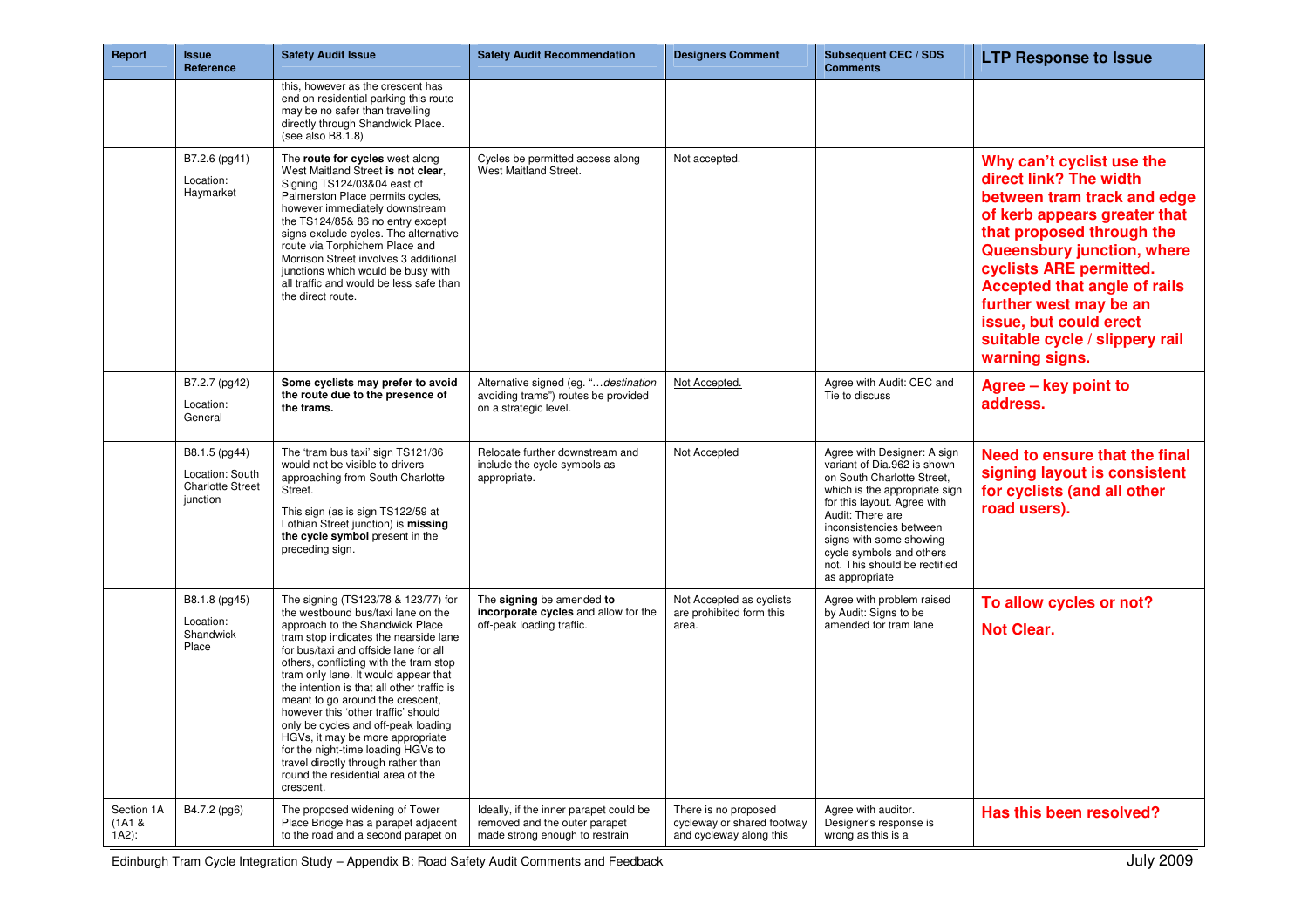| Report                        | <b>Issue</b><br>Reference                       | <b>Safety Audit Issue</b>                                                                                                                                                                                                                                                                                                                                                                                                                                                                                                                                                                                                                                                                                                                                                                                                                                    | <b>Safety Audit Recommendation</b>                                                                                                                                                                                                                                                                                                                                                                                                                                                                                                                                                                                                                                                                                                                                                                                                                                           | <b>Designers Comment</b>                                                                                                                                                                                                                                                                                                                                                           | <b>Subsequent CEC / SDS</b><br><b>Comments</b>                                                                                                                                                                                                                                                                                                                                                                                                                                                                                                                                                                                                                   | <b>LTP Response to Issue</b>                                                                                                                                                                   |
|-------------------------------|-------------------------------------------------|--------------------------------------------------------------------------------------------------------------------------------------------------------------------------------------------------------------------------------------------------------------------------------------------------------------------------------------------------------------------------------------------------------------------------------------------------------------------------------------------------------------------------------------------------------------------------------------------------------------------------------------------------------------------------------------------------------------------------------------------------------------------------------------------------------------------------------------------------------------|------------------------------------------------------------------------------------------------------------------------------------------------------------------------------------------------------------------------------------------------------------------------------------------------------------------------------------------------------------------------------------------------------------------------------------------------------------------------------------------------------------------------------------------------------------------------------------------------------------------------------------------------------------------------------------------------------------------------------------------------------------------------------------------------------------------------------------------------------------------------------|------------------------------------------------------------------------------------------------------------------------------------------------------------------------------------------------------------------------------------------------------------------------------------------------------------------------------------------------------------------------------------|------------------------------------------------------------------------------------------------------------------------------------------------------------------------------------------------------------------------------------------------------------------------------------------------------------------------------------------------------------------------------------------------------------------------------------------------------------------------------------------------------------------------------------------------------------------------------------------------------------------------------------------------------------------|------------------------------------------------------------------------------------------------------------------------------------------------------------------------------------------------|
| ULE90130-<br>01-REP-<br>00121 |                                                 | the outside of the widened deck. It is<br>assumed that the inner parapet is<br>designed to restrain vehicles and the<br>outer parapet is designed for<br>pedestrian/cyclists only. At the<br>eastern end, there is insufficient<br>clearance between the road and the<br>old Victoria swing bridge. At the<br>pinch point by Victoria bridge, the<br>foot/cycleway width (between<br>wall/parapet) reduces to 1675 mm.<br>There is a risk of cycling into<br>either the Victoria Bridge<br>stanchion or the parapet terminal<br>which are coincident.                                                                                                                                                                                                                                                                                                        | vehicles then more space would be<br>available for the foot/cycleway.<br>However, it is acknowledged that the<br>deck extension may not be able to<br>provide a strong enough footing for a<br>vehicular edge parapet. The inner<br>parapet and upstand could be locally<br>moved towards the tram tracks<br>reducing the set back thereby<br>improving the clearance for the cycle<br>footway; if the parapet could be<br>terminated about 1m - 2m earlier<br>then this would facilitate more space.<br>If the parapet is required to this point<br>then extending it a further $2m - 3m$<br>would reduce the risk of end impact<br>for cyclists to the Victoria Bridge<br>stanchion only. The Victoria bridge<br>obstruction could be clearly<br>highlighted with retro-reflective<br>material either directly on the<br>structure or on hazard posts before<br>and after. | section. Cyclists are not<br>encouraged to use the<br>footways by means of<br>markings or signs.                                                                                                                                                                                                                                                                                   | cycleway/footway and as<br>such a 1.4m high outer<br>parapet has been identified<br>on the structures drawing.<br>The roads drawings and<br>structures drawings do not<br>tie up, as the structures<br>drawing shows the inner<br>parapet extending beyond<br>the old Victoria Bridge,<br>where the roads drawing<br>shows an untensioned<br>corrugated barrier. Which is<br>right? The pinch-point is<br>exacerbated by the upstand<br>on the reinforced concrete<br>trough detail (Section D-D on<br>ULE90130-01-BRG-00105).<br>Can this be reduced to be<br>flush with the<br>cycleway/footway surfacing<br>to increase the effective<br>width at this point? | Is this refering to the impact<br>on the existing advisory<br>cycle route via the old swing<br>bridge and Rennie's Isle, or<br>a proposed new off road<br>facility adjacent to Ocean<br>Drive? |
|                               | B7.2.1 (pg19)                                   | Ch 101,970m (Drg -HRL-00033)<br>An ASL has been provided for the                                                                                                                                                                                                                                                                                                                                                                                                                                                                                                                                                                                                                                                                                                                                                                                             | Provide an ASL on the west arm<br>of Tower Street.                                                                                                                                                                                                                                                                                                                                                                                                                                                                                                                                                                                                                                                                                                                                                                                                                           | Agreed.                                                                                                                                                                                                                                                                                                                                                                            | Agree with auditor and<br>designer.                                                                                                                                                                                                                                                                                                                                                                                                                                                                                                                                                                                                                              | ASL is not shown on TRO<br>drawing.                                                                                                                                                            |
|                               |                                                 | east arm of Tower Street but not the<br>west arm.                                                                                                                                                                                                                                                                                                                                                                                                                                                                                                                                                                                                                                                                                                                                                                                                            |                                                                                                                                                                                                                                                                                                                                                                                                                                                                                                                                                                                                                                                                                                                                                                                                                                                                              |                                                                                                                                                                                                                                                                                                                                                                                    |                                                                                                                                                                                                                                                                                                                                                                                                                                                                                                                                                                                                                                                                  |                                                                                                                                                                                                |
|                               | B7.2.2 (pg20)<br>Ocean Drive                    | The provision of cycle facilities<br>along Ocean Drive is not clear. An<br>existing segregated cycle/footway is<br>present immediately west of this<br>1A(2) Section which extends along<br>the south west side of Ocean Drive<br>at Ocean Terminal. However there is<br>no provision integrating into this<br>existing facility. The Tower Place<br>and Victoria Dock bridge drawings<br>indicate that the footway is shared<br>use (either specifically or by<br>inference in the provision of a cycle<br>height parapet at Tower Place).<br>Connection to these facilities have<br>not be provided for, cyclists are<br>therefore at risk from the ambiguous<br>provision, the lack of safe access on<br>between carriageway and cycle<br>facilities and of being 'trapped'<br>proceeding over Tower Place bridge<br>in the road with a tram approaching. | Cycle facilities be provided<br>particularly where the<br>tramway/carriageway width does not<br>allow passing of cycles for<br>substantial lengths; where cycle<br>routes rejoin the road then safe<br>access be provided between the<br>road and cycleway with adequate<br>visibilities. The cycle facilities of<br>Victoria Dock and Tower Place<br>bridges should have contiguous<br>provision and be connected into the<br>adjacent network.                                                                                                                                                                                                                                                                                                                                                                                                                             | Due to the tram footprint,<br>existing bridges and<br>structures along this<br>section, a connection to the<br>adjacent cycle network<br>cannot be provided as this<br>would result in substandard<br>widths and provisions. The<br>design, though, takes into<br>account usage by cyclists<br>but not as a separate entity<br>(i.e. cycle facilities cannot<br>be safely fitted). | Agree with auditor.                                                                                                                                                                                                                                                                                                                                                                                                                                                                                                                                                                                                                                              | <b>Check final cycle provision</b><br>proposed in this area.<br><b>Cycle route continuity?</b>                                                                                                 |
|                               | B7.2.3 (pg20)<br>Ocean Drive -<br>Victoria Dock | The Victoria Dock parapet to the<br>footway/cycleway is 1.1m high over<br>which cyclists could topple into<br>the dock.                                                                                                                                                                                                                                                                                                                                                                                                                                                                                                                                                                                                                                                                                                                                      | Parapets at against a cycleway<br>should be 1.4m high.                                                                                                                                                                                                                                                                                                                                                                                                                                                                                                                                                                                                                                                                                                                                                                                                                       | As with comment B7.2.2.<br>cycleways will not be<br>provided for this section.<br>But design can take into<br>account their needs and<br>comment will be passed to<br>structures designers and<br>CEC for review.                                                                                                                                                                  | Note auditor's comment but<br>this is the existing situation<br>and Tram does not alter the<br>structure.                                                                                                                                                                                                                                                                                                                                                                                                                                                                                                                                                        | <b>Are cycles permitted?</b>                                                                                                                                                                   |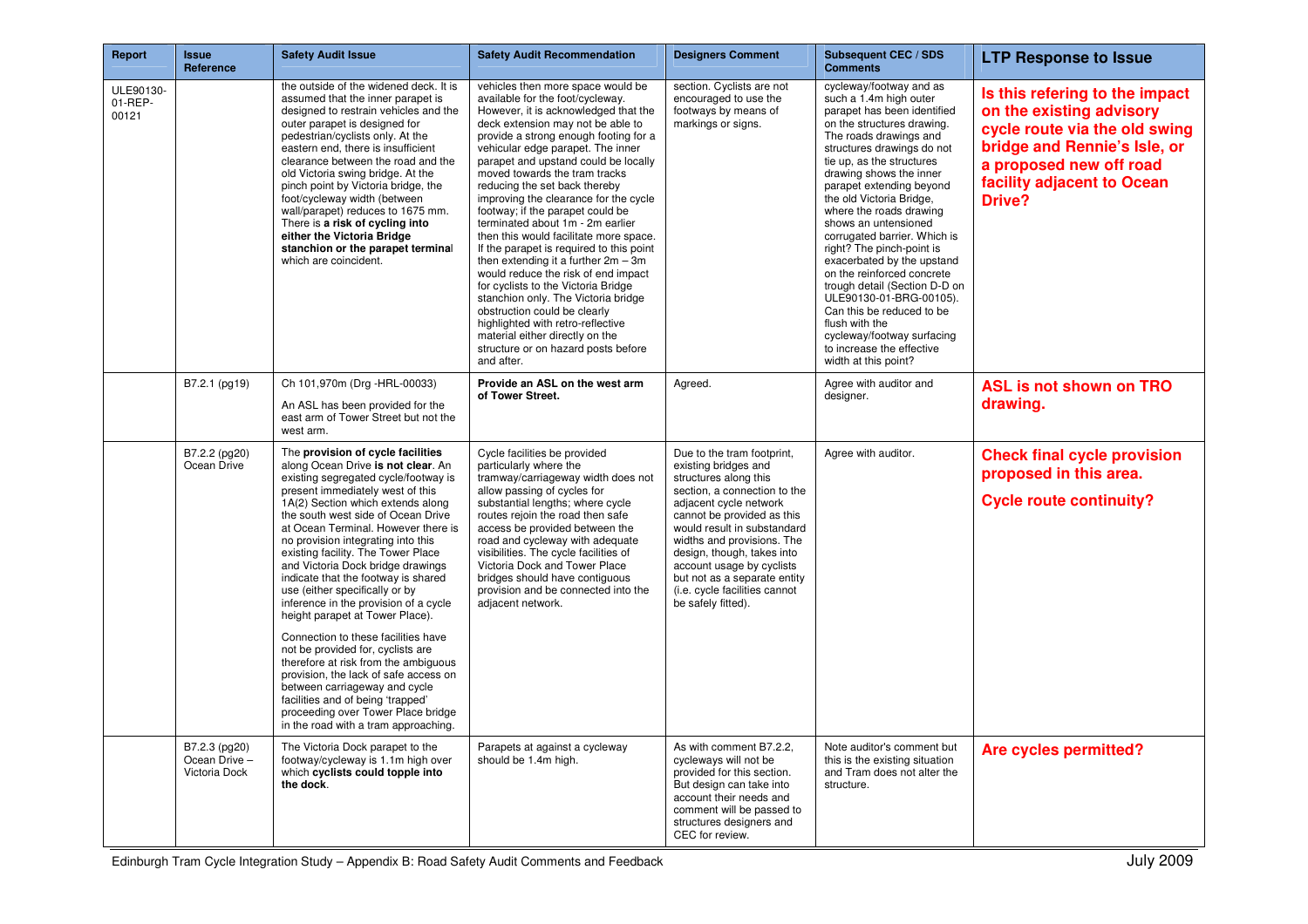| Report                                           | Issue<br>Reference                      | <b>Safety Audit Issue</b>                                                                                                                                                                                                                                                                                                                                                                                                                                                                                                                                                                                                                                                                                                               | <b>Safety Audit Recommendation</b>                                                                                                                                                                                                                                                                                               | <b>Designers Comment</b>                                                                                                                                             | Subsequent CEC / SDS<br><b>Comments</b>                                                                                                                                                                                                                                                                                                                                                                       | <b>LTP Response to Issue</b>                                                                                                                                                                                               |
|--------------------------------------------------|-----------------------------------------|-----------------------------------------------------------------------------------------------------------------------------------------------------------------------------------------------------------------------------------------------------------------------------------------------------------------------------------------------------------------------------------------------------------------------------------------------------------------------------------------------------------------------------------------------------------------------------------------------------------------------------------------------------------------------------------------------------------------------------------------|----------------------------------------------------------------------------------------------------------------------------------------------------------------------------------------------------------------------------------------------------------------------------------------------------------------------------------|----------------------------------------------------------------------------------------------------------------------------------------------------------------------|---------------------------------------------------------------------------------------------------------------------------------------------------------------------------------------------------------------------------------------------------------------------------------------------------------------------------------------------------------------------------------------------------------------|----------------------------------------------------------------------------------------------------------------------------------------------------------------------------------------------------------------------------|
|                                                  |                                         |                                                                                                                                                                                                                                                                                                                                                                                                                                                                                                                                                                                                                                                                                                                                         |                                                                                                                                                                                                                                                                                                                                  |                                                                                                                                                                      |                                                                                                                                                                                                                                                                                                                                                                                                               |                                                                                                                                                                                                                            |
|                                                  | B7.2.4 (pg21)<br>Constitution<br>Street | There is a general lack of cycle<br>provision along Constitution<br>Street which is narrow for<br>substantial lengths with little<br>opportunity for trams to pass cyclists<br>who may become intimidated.                                                                                                                                                                                                                                                                                                                                                                                                                                                                                                                              | Tram driver training should prevent<br>passing of cyclists where<br>inappropriate; it may be beneficial to<br>locate cycle refuges at strategic<br>intervals. Signing should be<br>incorporated indicating alternative<br>routes avoiding the tramway.                                                                           | The provision of cycle<br>facilities outside the LOD<br>and tram driver training is<br>not part of the SDS scope.                                                    | Agree with auditor.                                                                                                                                                                                                                                                                                                                                                                                           | Key part of TPi / LTP work is<br>to identify alternative route /<br>routes. Possibilities include<br><b>John's Place / Wellington</b><br><b>Place / Academy Street and</b><br><b>Henderson Street / routes to</b><br>west. |
|                                                  | B7.2.5 (pg20)<br>Ocean Drive            | Toucan crossings have been<br>provided at the Port of Leith tramstop<br>however the provision of<br>cycleways is not clear and this may<br>encourage cyclists onto routes that<br>are footways only.                                                                                                                                                                                                                                                                                                                                                                                                                                                                                                                                    | Toucans should be used in<br>conjunction with cycleways or shared<br>routes.                                                                                                                                                                                                                                                     | As with comments above,<br>no cycleways are provided<br>along this section.                                                                                          | Disagree with auditor and<br>designer. These are not<br>Toucan crossings, but see<br>also B7.1.1.                                                                                                                                                                                                                                                                                                             | <b>RESOLVED</b>                                                                                                                                                                                                            |
| Section<br>1A4:<br>ULE90130-<br>01-REP-<br>00137 | B7.2.1 (pg24)                           | There is a number of existing cycle<br>facilities, below, in the vicinity that<br>has only partially been provided<br>for.<br>• The new Western Harbour<br>development has a shared cycle<br>footway network which connects<br>through to the Lindsay Road at the<br>recently constructed junction<br>immediately west of Newhaven<br>• The existing cycle network in<br>Ocean drive which is being extended<br>as part of the tram design<br>• Traffic free cycle network linking<br>with NCN75 & NCN1 is present<br>along Hawthornvale Path which<br>connects with Lindsay Road<br>opposite and slightly east of the new<br>Ocean Drive West junction<br>• Cycleway to carriageway and<br>toucan crossing facility of Lindsay<br>Road |                                                                                                                                                                                                                                                                                                                                  | Accepted. Provision to be<br>checked to ensure<br>equivalence provision of<br>facilities to existing, within<br>revised layout, refer also to<br>response ref 7.2.4. | Agree with Audit - The<br>crossing although tied into<br>the main Haymarket<br>intersection is still a<br>pedestrian crossing not a<br>junction and hence zig zag<br>markings should be<br>provided. Also the cycle<br>reservoir should be removed<br>from the west bound<br>approach<br>SDS Response (17Sep08):<br>Agreed, to revise design.<br>SDS Response (TA:2A,<br>04Oct08): Zig Zags to be<br>provided | <b>RESOLVED</b>                                                                                                                                                                                                            |
|                                                  | B7.2.2 (pg25)                           | The cycle route from the new<br>junction down to coach drop off bay,<br>and beyond, along the north side of<br>the Old Port Road is only 1.5m wide<br>(part of the 3m wide segregated<br>footway/cycleway) which is<br>insufficient for two-way cycle<br>traffic. The markings imply that it is<br>intended for E/B cyclists only. There<br>is no apparent provision shown for<br>W/B cyclists.                                                                                                                                                                                                                                                                                                                                         | W/B cyclists should also be provided<br>for and if the route is to be used as<br>2-way (which is considered most<br>likely) the cross section should be at<br>least 1.75m +1.75m (and preferably<br>2m +2m) footway/cycleway with<br>0.5m shyness strips against<br>carriageway and/or any vertical<br>barrier/embankment slope. | Provision reflects limited<br>extent of current cycle<br>traffic.                                                                                                    | Agree with Auditor and<br>Designer<br>SDS Response (TA:2A,<br>04Oct08): Noted                                                                                                                                                                                                                                                                                                                                 | <b>RESOLVED</b>                                                                                                                                                                                                            |
|                                                  | B7.2.3 (pg25)                           | There is a significant new<br>development known as Western<br>Harbour present immediately west of<br>Newhaven tramstop consisting of a                                                                                                                                                                                                                                                                                                                                                                                                                                                                                                                                                                                                  | A link be provided for cyclists from<br>the Newhaven<br>Tramstop/development junction to<br>the segregated footway/cycleway in                                                                                                                                                                                                   | <b>Provision reflects limited</b><br>extent of current cycle<br>traffic.                                                                                             |                                                                                                                                                                                                                                                                                                                                                                                                               | Yes but significant cycle trip<br>generation in future?                                                                                                                                                                    |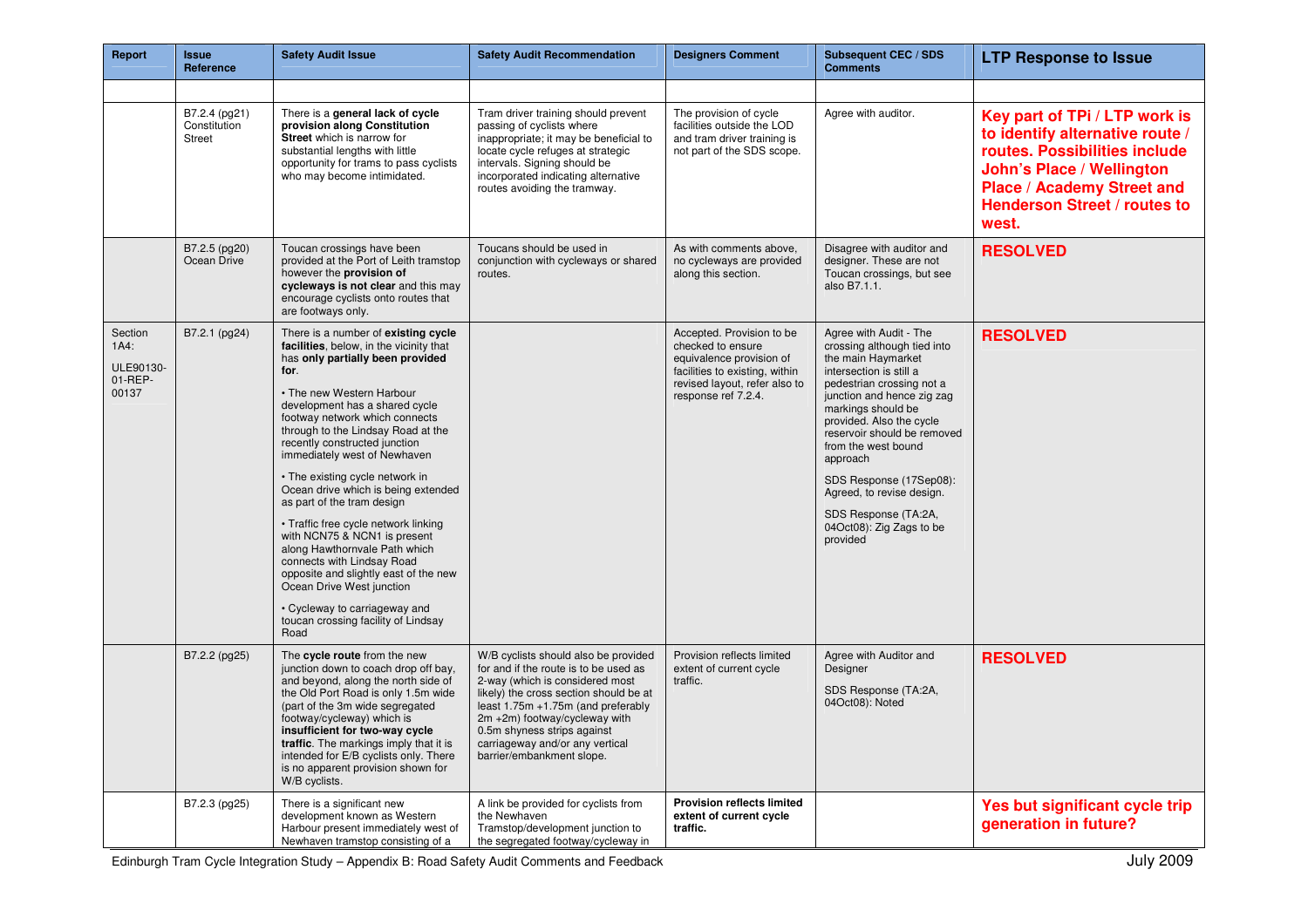| Report | <b>Issue</b><br>Reference | <b>Safety Audit Issue</b>                                                                                                                                                                                                                                                                                                                                                                                                                                                                                                                                                                                                                                                                                                                                                                                                      | <b>Safety Audit Recommendation</b>                                                                                                                                                                                                                                                                                                                                            | <b>Designers Comment</b>                                                | <b>Subsequent CEC / SDS</b><br><b>Comments</b> | <b>LTP Response to Issue</b>                |
|--------|---------------------------|--------------------------------------------------------------------------------------------------------------------------------------------------------------------------------------------------------------------------------------------------------------------------------------------------------------------------------------------------------------------------------------------------------------------------------------------------------------------------------------------------------------------------------------------------------------------------------------------------------------------------------------------------------------------------------------------------------------------------------------------------------------------------------------------------------------------------------|-------------------------------------------------------------------------------------------------------------------------------------------------------------------------------------------------------------------------------------------------------------------------------------------------------------------------------------------------------------------------------|-------------------------------------------------------------------------|------------------------------------------------|---------------------------------------------|
|        |                           | residential and commercial mix. This<br>is likely to generate a level of cycle<br>use which has been provided for<br>within that development by means of<br>shared footway/cycleways. A<br>footway linking the tramstop and the<br>development with Ocean Drive West<br>is proposed adjacent to the tramway;<br>this is likely to become a desire line<br>for cyclists, however no such cycle<br>facility is detailed. The width of the<br>footway at 3m is not adequate given<br>the presence of the tramway and<br>parapet/pedestrian guard rail for<br>which 0.5m shyness strips would<br>need to be allowed for. The width of<br>the proposed footway bypassing the<br>tramstop, at 2m, would not be<br>acceptable for use by cyclists.<br>Furthermore the height of the<br>parapet would be insufficient for<br>cyclists. | Ocean Drive West. The parapet<br>guard rail should be 1.4m high where<br>against a retaining wall. It is noted<br>that the existing remaining section of<br>Old Port Road has a new section of<br>shared footway cycleway (from the<br>Western Harbour development as far<br>as Chancelot Mill), it may be feasible<br>to extend this through to the new<br>Ocean Drive West. |                                                                         |                                                |                                             |
|        | B7.2.4 (pg26)             | A traffic free cycle network is present<br>along Hawthornvale Path (which<br>links to NCN75 & NCN1) connecting<br>to the south side of Lindsay Road<br>opposite and slightly east of the new<br>Ocean Drive West junction. There<br>will be a desire line from this to the<br>proposed cycle network on the north<br>side of Ocean Drive West; whilst a<br>Toucan crossing is proposed there<br>is no cycleway link to the<br>Hawthornvale Path cyclepath<br>some 80m east. Cyclists would<br>therefore cycle on the footway with<br>inadequate width or would have to<br>cycle across the road junction<br>waiting between 4 lanes of traffic to<br>turn into the Lindsay Road side road.                                                                                                                                     | A footway/cycleway link be provided<br>from the toucan to Hawthornvale<br>Path.                                                                                                                                                                                                                                                                                               | Accepted.                                                               |                                                | Not seen details.                           |
|        | B7.2.5 (pg26)             | Lindsay Road will be reduced from 4<br>to 3 lanes in between Ch 100060<br>and 100260m with only one lane in<br>the E/B direction. Pedestrian<br>guardrail is detailed throughout this<br>length immediately adjacent to the<br>running carriageway, there being no<br>footway. This will be intimidating<br>and possibly unsafe for some<br>cyclists trapped in between the<br>traffic and the pedestrian guard rail.<br>The close proximity of the guard rail<br>also reduces the forward visibility<br>(see item B5.2.1) further increasing<br>risk to cyclists who would be in the<br>nearside portion of the e/b lane.                                                                                                                                                                                                     | The pedestrian quard rail should be<br>set back from the channel line to<br>improve the safe route for through<br>cyclists. An alternative route<br>should also be available for<br>cyclists, for example to the route<br>north of the tramway which would<br>provide access to Ocean Drive<br>West.                                                                          | Pedestrian quardrail to be<br>set back, see also<br>response to B4.6.1. |                                                | Is the alternative route to be<br>provided? |
|        | B7.2.6 (pg27)             | Retaining wall W1A<br>The segregated cycle route along                                                                                                                                                                                                                                                                                                                                                                                                                                                                                                                                                                                                                                                                                                                                                                         | The parapet height should be 1.4m<br>min. where adjacent to a cycleway in                                                                                                                                                                                                                                                                                                     | Accepted.                                                               |                                                | Is the parapet to be raised?                |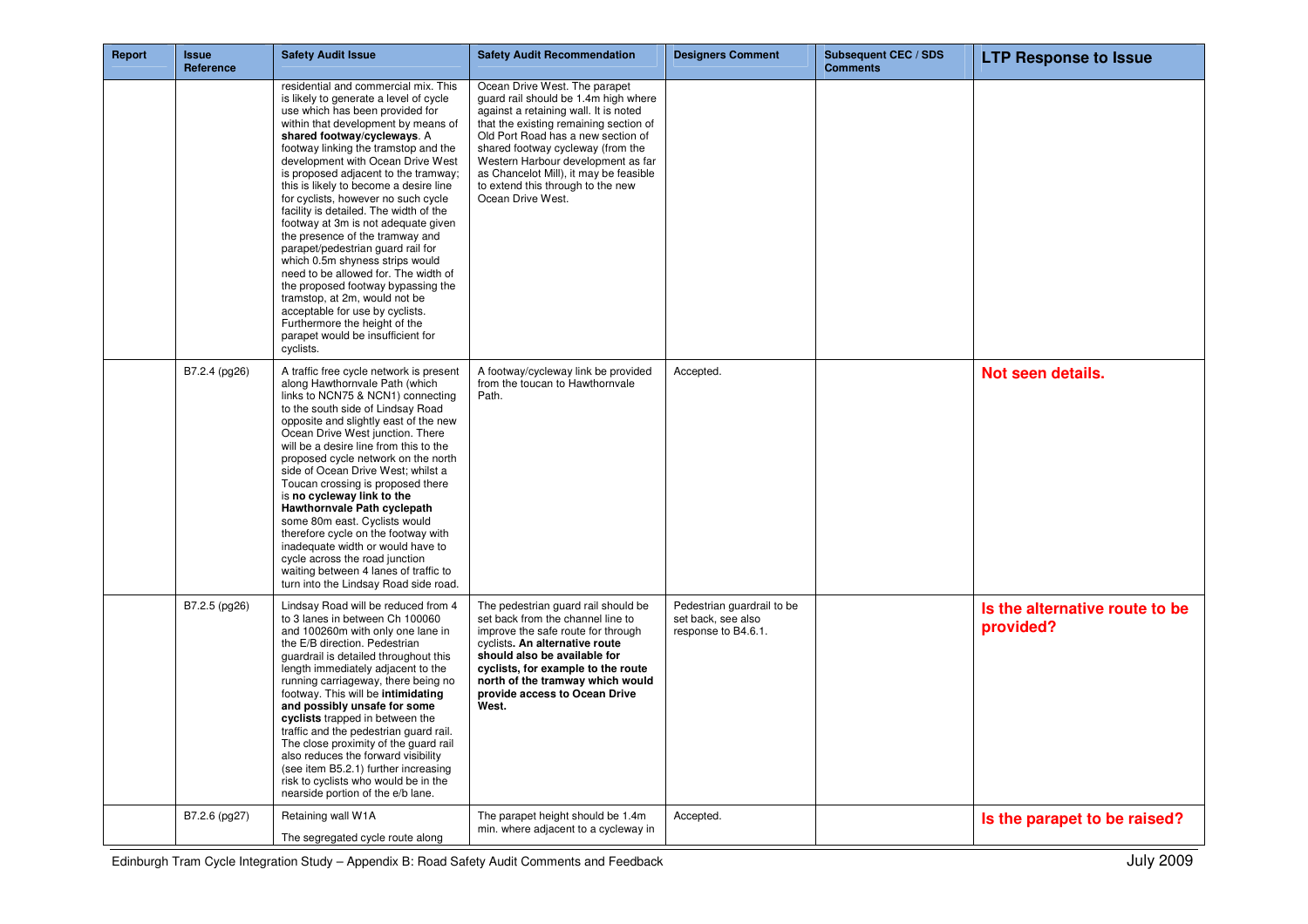| Report                                             | <b>Issue</b><br>Reference | <b>Safety Audit Issue</b>                                                                                                                                                                                                                                                                                                                                                                                                         | <b>Safety Audit Recommendation</b>                                                                                                                                                                                                                                                                                                                                                                                                                                                                                                                                                                                                                                                                                                                                                                                                                                                                         | <b>Designers Comment</b>                                                                                                                                                                                                                                                                                                                                                | <b>Subsequent CEC / SDS</b><br><b>Comments</b>                                | <b>LTP Response to Issue</b>                                                                                                                 |
|----------------------------------------------------|---------------------------|-----------------------------------------------------------------------------------------------------------------------------------------------------------------------------------------------------------------------------------------------------------------------------------------------------------------------------------------------------------------------------------------------------------------------------------|------------------------------------------------------------------------------------------------------------------------------------------------------------------------------------------------------------------------------------------------------------------------------------------------------------------------------------------------------------------------------------------------------------------------------------------------------------------------------------------------------------------------------------------------------------------------------------------------------------------------------------------------------------------------------------------------------------------------------------------------------------------------------------------------------------------------------------------------------------------------------------------------------------|-------------------------------------------------------------------------------------------------------------------------------------------------------------------------------------------------------------------------------------------------------------------------------------------------------------------------------------------------------------------------|-------------------------------------------------------------------------------|----------------------------------------------------------------------------------------------------------------------------------------------|
|                                                    |                           | the north side of Ocean Drive West<br>crosses the tramway at approx.<br>Ch.100370 proceeding along the<br>W1A retaining wall for a length of<br>about 35m where the drop is about<br>3.5m. The parapet height along this<br>section at 1.0m is not high enough<br>to protect an errant cyclist. (see<br>also item B7.1.6)                                                                                                         | accordance with TD19 and BS7818.                                                                                                                                                                                                                                                                                                                                                                                                                                                                                                                                                                                                                                                                                                                                                                                                                                                                           |                                                                                                                                                                                                                                                                                                                                                                         |                                                                               |                                                                                                                                              |
|                                                    | B7.2.7 (pg26)             | Although some off carriageway cycle<br>routes are provided, many through<br>route cyclist will continue along<br>Lindsay Road; however Advance<br>Stop Lines (ASLs) have not been<br>provided.                                                                                                                                                                                                                                    | Provide Advance Stop Lines for<br>cyclists at junctions.                                                                                                                                                                                                                                                                                                                                                                                                                                                                                                                                                                                                                                                                                                                                                                                                                                                   | ASL's to be provided where<br>appropriate.                                                                                                                                                                                                                                                                                                                              |                                                                               | <b>RESOLVED</b>                                                                                                                              |
| Section<br>$2A$ :<br>ULE90130-<br>01-REP-<br>00017 | B6.2.1 (pg15)             | The Sustrans national cycle network<br>route no.1 within this section extends<br>along Balbirnie Place into Haymarket<br>Yards, west along Haymarket<br>Terrace and into Coates Gardens.<br>There are a number of existing<br>Sustrans cycle route direction<br>signs which will be lost causing<br>confusion for cyclists.                                                                                                       | The cycle route signing should be<br>incorporated.                                                                                                                                                                                                                                                                                                                                                                                                                                                                                                                                                                                                                                                                                                                                                                                                                                                         | The cycle route signing<br>should be incorporated                                                                                                                                                                                                                                                                                                                       | Agree with Auditor and<br>Designer<br>SDS Response (TA:2A,<br>04Oct08): Noted | <b>RESOLVED</b>                                                                                                                              |
|                                                    | B6.2.2 (pg15)             | Cyclists must cycle along the tram<br>route for a distance of about 150m<br>in Haymarket Yards, the available<br>road widths are such that there is not<br>sufficient road width for a tram to<br>pass a cyclist (300mm DKE to kerb).<br>Cyclists on the up hill length are<br>likely to be slower and could be<br>intimidated by the presence of a tram<br>behind. They would be at risk should<br>a tram try to 'squeeze past'. | This section is particularly<br>constrained by buildings either side,<br>however to the west at approx. tram<br>ch.200200 the route is less<br>constrained by existing landscape<br>areas. It would be preferred to widen<br>the road in this locality to allow for an<br>up hill section of cycle lane wholly<br>outside of the DKE.<br>Investigate whether the cycle route<br>NCN1 could be re-routed to avoid<br>Haymarket Yards, or sign as an<br>alternative route avoiding tram<br>tracks. Aerial photographs and the<br>previous site visit indicate that there<br>may be a feasible route from the<br>western end of Haymarket Yards up<br>to Devon Place accessed to the rear<br>of the recently constructed Interpoint<br>office development.<br>Driver training will undoubtedly allow<br>for such eventualities; trams should<br>'hang back' where cyclist are ahead<br>and can not be passed. | The possibilities noted<br>above - widening<br>Haymarket Yards, or re-<br>routing of NCN 1 - have<br>been investigated and<br>concluded not to be<br>feasible.<br>In order to mitigate the risk,<br>the footways will be<br>widened as far as is<br>possible within the LOD<br>and driver training will<br>include coverage regarding<br>the interaction with cyclists. | Agree with Designer<br>SDS Response (TA:2A,<br>04Oct08): Noted                | <b>Is this alternative NCN1</b><br>route viable? Re-routing and<br>possible improvement of<br>NCN1 invstigated as part of<br>TPi / LTP work. |
|                                                    | B6.2.3 (pg16)             | A cycle path (Sustrans route no. 1)<br>passes in front of CA House,<br>between it and the Tram route. The<br>route rejoins the Haymarket Yards<br>road immediately east of CA House<br>adiacent to the tram turn back siding.<br>The edge of the cycle path is<br>immediately against the tramway                                                                                                                                 | The cycle path be locally widened<br>and relocated slightly further away<br>from the DKE or protection be<br>provided between the path and<br>tramway.                                                                                                                                                                                                                                                                                                                                                                                                                                                                                                                                                                                                                                                                                                                                                     | The cycle path is to be<br>locally widened.                                                                                                                                                                                                                                                                                                                             | Agree with Auditor and<br>Designer<br>SDS Response (TA:2A,<br>04Oct08): Noted | <b>RESOLVED</b>                                                                                                                              |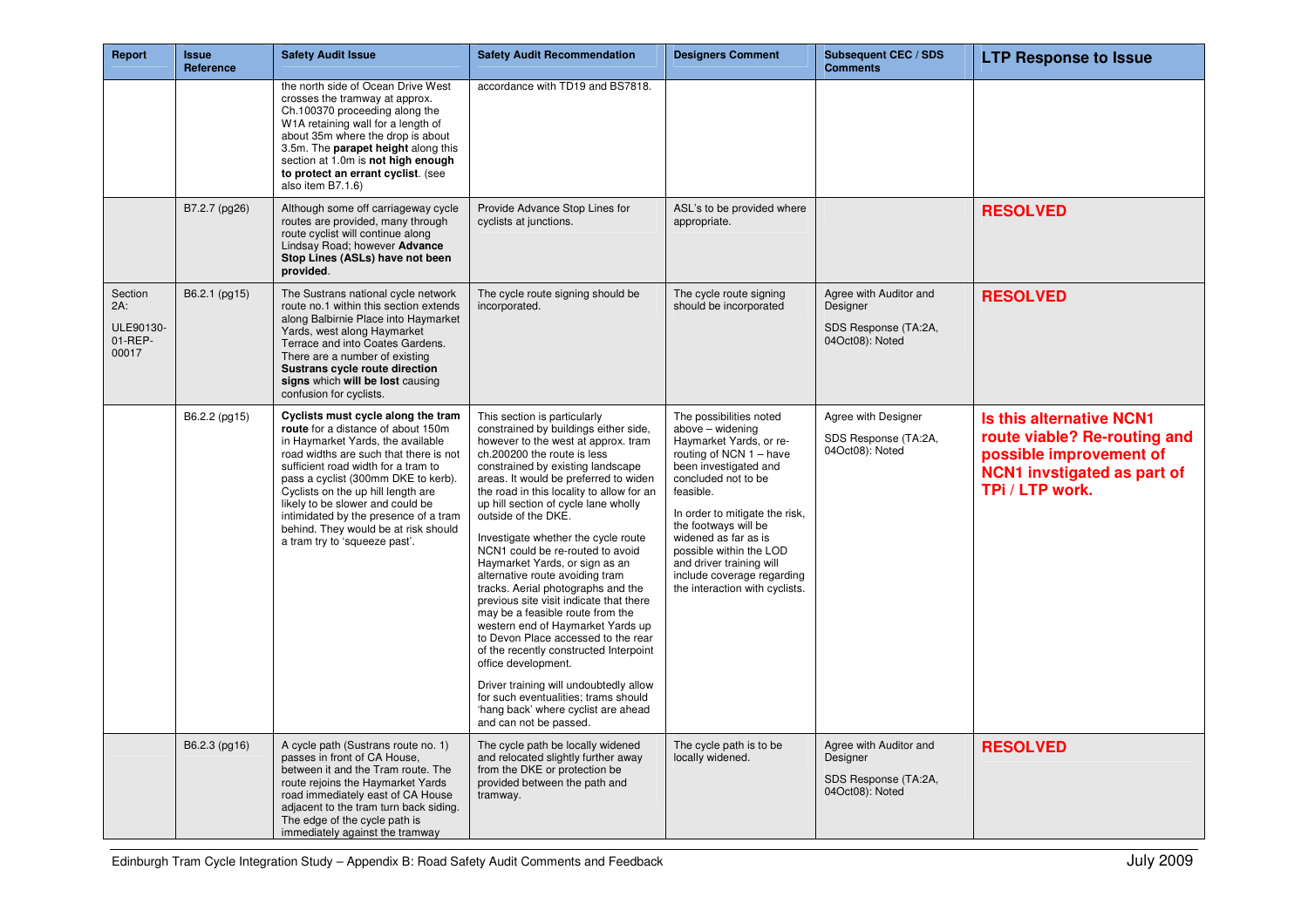| Report                                             | <b>Issue</b><br>Reference                                                    | <b>Safety Audit Issue</b>                                                                                                                                                                                                                                                                                                                                                              | <b>Safety Audit Recommendation</b>                                                                                                                                                                                                                                                                                                                                                                                                                                | <b>Designers Comment</b>                                                                                                                                                                                                                                                                                                                                                                                                                                                                                                                                                                                  | <b>Subsequent CEC / SDS</b><br><b>Comments</b>                                                                                                                                                                                                           | <b>LTP Response to Issue</b>  |
|----------------------------------------------------|------------------------------------------------------------------------------|----------------------------------------------------------------------------------------------------------------------------------------------------------------------------------------------------------------------------------------------------------------------------------------------------------------------------------------------------------------------------------------|-------------------------------------------------------------------------------------------------------------------------------------------------------------------------------------------------------------------------------------------------------------------------------------------------------------------------------------------------------------------------------------------------------------------------------------------------------------------|-----------------------------------------------------------------------------------------------------------------------------------------------------------------------------------------------------------------------------------------------------------------------------------------------------------------------------------------------------------------------------------------------------------------------------------------------------------------------------------------------------------------------------------------------------------------------------------------------------------|----------------------------------------------------------------------------------------------------------------------------------------------------------------------------------------------------------------------------------------------------------|-------------------------------|
|                                                    |                                                                              | path line (300mm off the DKE). It is<br>considered that there is insufficient<br>clearance from the DKE to the<br>cycle path given that cyclists are<br>passing each other, turning and<br>manoeuvring onto and off the road,<br>and that the path is only 2m wide at<br>the radius; this is also where the<br>tram is on a bend close to points (the<br>DKE will therefore be wider). |                                                                                                                                                                                                                                                                                                                                                                                                                                                                   |                                                                                                                                                                                                                                                                                                                                                                                                                                                                                                                                                                                                           |                                                                                                                                                                                                                                                          |                               |
|                                                    | B6.2.4 (pg16)<br>Location:<br>Haymarket<br>Yards/car park<br>signal junction | A cycle guidance route has been<br>provided to better guide cyclists<br>across the tram rails at a safer angle<br>and less banked over (off-radius);<br>however it has been routed to the<br>nearside some distance and then<br>back again across the vehicle flow<br>creating a potential conflict hazard<br>with left turn traffic as they pass then<br>cut across the cyclist.      | The cycle route should not be<br>disassociated from the traffic flow,<br>this could be achieved by sweeping<br>the vehicle channel to the left and<br>round in a smooth flowing curve with<br>the coloured cycle lane adjacent<br>then curving away in a manner as<br>indicated below; ie left turn traffic<br>would always be following a cyclist<br>rather than being guided around it to<br>a conflict point.                                                  | Accepted                                                                                                                                                                                                                                                                                                                                                                                                                                                                                                                                                                                                  | Agree with Auditor and<br>Designer - (Make sure that<br>the cycle lane and vehicle<br>lane are separate)<br>SDS Response (17Sep08):<br>Design changed to remove<br>cycle lane.<br>SDS Response (TA:2A,<br>04Oct08): This arrangement<br>has been revised | <b>What Is latest design?</b> |
| Section<br>$3A$ :<br>ULE90130-<br>01-REP-<br>00200 | B6.2.1 (pg15)<br>Roseburn Delta                                              | The Roseburn Path shared<br>cycle/footway emerges into Russell<br>Road at an acute angle and<br>immediately adjacent to a boundary<br>wall. Cyclists could suddenly emerge<br>at speed without seeing or being<br>seen by pedestrians. The locations<br>of the landing areas is not clear.                                                                                             | The path should emerge into Russell<br>Road away from the adjacent wall<br>such that adequate forward visibility<br>is achieved and turn to interface<br>closer to a normal with the Russell<br>Road path. There should be a<br>landing area at the start of the path<br>where cyclists will be turning. It is<br>noted that the path in the north side<br>of Russell Road is shared<br>cycle/footway and that the 'end of<br>cycle route' signing is misleading. | Accepted, the cycleway<br>junction with Russell Road<br>will be reviewed. However<br>it is suggested that the<br>proposed design is better<br>than the existing<br>arrangement, whereby<br>cyclists emerge from<br>behind very large<br>advertising hoardings with<br>little visibility of Russell<br>Road. It should also be<br>noted that the Russell<br>Road footway onto which<br>the cycleway enters is very<br>wide, at around 6m.<br>Consequentially a major re-<br>alignment of the cycleway<br>exit, involving significant<br>earthworks retaining<br>measures is not considered<br>justifiable. |                                                                                                                                                                                                                                                          | <b>RESOLVED</b>               |
|                                                    | B6.2.2 (pg15)<br>Tram stops<br>general                                       | It is not clear if there is any cycle<br>parking facilities at the tram<br>stops.                                                                                                                                                                                                                                                                                                      | It is considered that such facilities<br>will be provided and sufficient space<br>should be allowed for cyclist to stop<br>and dismount away from the shared<br>route.                                                                                                                                                                                                                                                                                            | It is understood that the<br>cycle racks are to be<br>provided at the tramstops.<br>This recommendation will<br>be relayed to the<br>Tramstops design team.                                                                                                                                                                                                                                                                                                                                                                                                                                               |                                                                                                                                                                                                                                                          | <b>RESOLVED</b>               |
|                                                    | B6.2.3 (pg16)<br>Tramway/shared<br>cycle/footway<br>demarcation              | The proposed demarcation<br>between the tramway and the<br>shared cycle/footway is to be a<br>timber kick rail 450mm high and set<br>500mm (footway side) from the DKE.<br>There remains concerns regarding<br>this arrangement where placed for<br>such a significant length. The                                                                                                     | A higher fence rail be provided at<br>such a height that a cyclist could<br>hold onto. For locations where<br>emergency escape routes are<br>required the fence could have<br>intermittent gaps wide enough to<br>step through. Where it is feasible to<br>locate the shared cycle/footway                                                                                                                                                                        | The ORR has ruled-out the<br>use of fencing at the height<br>suggested by the RSA<br>auditors, whether gaps<br>were to be provided or not.<br>Where possible an<br>increased separation width<br>of at least 1.5m has been                                                                                                                                                                                                                                                                                                                                                                                |                                                                                                                                                                                                                                                          | What is the agreed design?    |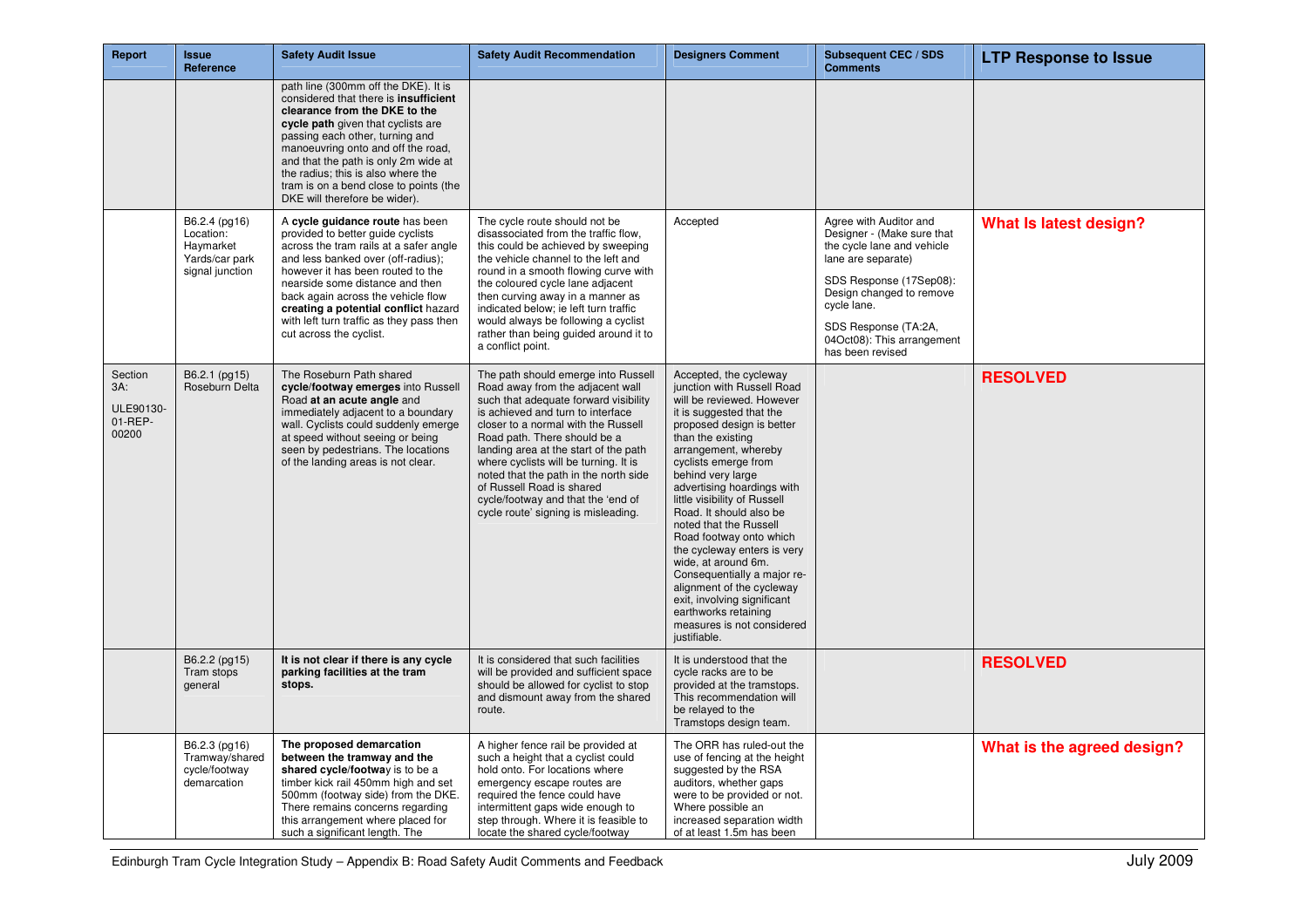| Report | <b>Issue</b><br>Reference                                       | <b>Safety Audit Issue</b>                                                                                                                                                                                                                                                                                                                                                                                                                                                                                                                                                                                                                                                                                                                                                                                                                                                                                                                                                                                                                                                                                                                                                                                                        | <b>Safety Audit Recommendation</b>                                                                                                                                                                                              | <b>Designers Comment</b>                                                                                                                                                                                                                                                                                                                                                                                                                                                                                                                                                                                                                                                                                                                                                                                                                                                                                                                            | <b>Subsequent CEC / SDS</b><br><b>Comments</b> | <b>LTP Response to Issue</b> |
|--------|-----------------------------------------------------------------|----------------------------------------------------------------------------------------------------------------------------------------------------------------------------------------------------------------------------------------------------------------------------------------------------------------------------------------------------------------------------------------------------------------------------------------------------------------------------------------------------------------------------------------------------------------------------------------------------------------------------------------------------------------------------------------------------------------------------------------------------------------------------------------------------------------------------------------------------------------------------------------------------------------------------------------------------------------------------------------------------------------------------------------------------------------------------------------------------------------------------------------------------------------------------------------------------------------------------------|---------------------------------------------------------------------------------------------------------------------------------------------------------------------------------------------------------------------------------|-----------------------------------------------------------------------------------------------------------------------------------------------------------------------------------------------------------------------------------------------------------------------------------------------------------------------------------------------------------------------------------------------------------------------------------------------------------------------------------------------------------------------------------------------------------------------------------------------------------------------------------------------------------------------------------------------------------------------------------------------------------------------------------------------------------------------------------------------------------------------------------------------------------------------------------------------------|------------------------------------------------|------------------------------|
|        |                                                                 | existing route is quite busy and it is<br>quite common for a pair of cyclist to<br>pass pedestrian(s) at the same time<br>with cyclists frequently passing close<br>to the edge of path (and sometimes<br>onto the adjacent verge).<br>Whilst for most bikes the peddles<br>should not be above the rail; it is still<br>considered that should a cyclist<br>come into contact with the rail or<br>post then a wobble towards the<br>footway could be followed by an<br>overcorrection into the rail causing<br>the cyclist to topple over the rail.<br>Wind draft from a tram, particularly at<br>higher tram speeds could induce a<br>sudden sideways force on a cyclist<br>from such a close proximity causing<br>them to fall towards the passing<br>tram.<br>Whilst a demarcation rail simulation<br>test was carried out with a cyclist<br>and 'pedestrians'; it is considered,<br>given the static nature of the bus<br>(simulating the tram) and the slow<br>(single) cycle speeds, that this did<br>not accurately represent the dynamic<br>nature of the moving tram and the<br>speeds of cycles.<br>It is considered that the low rail does<br>not provide safe protection and is a<br>significant risk for cyclists. | further away from the tramway this<br>should be done.<br>It is considered that such facilities<br>will be provided and sufficient space<br>should be allowed for cyclist to stop<br>and dismount away from the shared<br>route. | provided, eg Access Ramp<br>B to Balbirnie Place, and to<br>the south of Crewe Toll<br>tramstop. Furthermore<br>several maintenance and<br>emergency vehicle passing<br>/ parking places have been<br>provided along the corridor<br>and sufficient space is also<br>provided at the tramstops<br>to facilitate cyclists wishing<br>to demount their cycles<br>away from the main shared<br>route. Unfortunately the<br>very constrained nature of<br>Roseburn Corridor, coupled<br>with the desire not to<br>introduced large retaining<br>measures, results in a<br>narrow separation width for<br>the majority of the corridor.<br>This separation<br>arrangement has been<br>presented to the ORR and<br>they have give SDS a<br>nonobjection<br>to the proposal. Subject to<br>CEC agreement, which<br>they have previously<br>intimated at Roads Design<br>Working Group meetings,<br>an Exception Report will be<br>raised for this Problem. |                                                |                              |
|        | B6.2.4 (pg16)<br>Sheet $1 -$<br>Roseburn Tram<br>stop           | There is a shared crossing at the<br>north end of the tram stop platform;<br>when cyclists are waiting to cross<br>here, their bike will block across the<br>access to/from the tram top platform,<br>forcing pedestrians to squeeze past.<br>This is particularly the case at the<br>east platform where the area is<br>restricted by the presence of the<br>steps.                                                                                                                                                                                                                                                                                                                                                                                                                                                                                                                                                                                                                                                                                                                                                                                                                                                             | Locate the crossing point such that<br>waiting cyclists do not block other<br>users.                                                                                                                                            | The design of the crossing<br>will be reviewed, in<br>association with the<br>Tramstops design team.                                                                                                                                                                                                                                                                                                                                                                                                                                                                                                                                                                                                                                                                                                                                                                                                                                                |                                                | As above                     |
|        | B6.2.5 (pg17)<br>Sheet $3 -$<br>Ravelston<br>Dykes Tram<br>stop | Similarly to item "Error! Reference<br>source not found". above, cyclists<br>waiting to cross the tramway east<br>to west may block pedestrians<br>accessing the platform.                                                                                                                                                                                                                                                                                                                                                                                                                                                                                                                                                                                                                                                                                                                                                                                                                                                                                                                                                                                                                                                       | Locate the crossing point such that<br>waiting cyclists do not block other<br>users.                                                                                                                                            | The design of the crossing<br>will be reviewed, in<br>association with the<br>Tramstops design team.                                                                                                                                                                                                                                                                                                                                                                                                                                                                                                                                                                                                                                                                                                                                                                                                                                                |                                                | As above                     |
|        | B6.2.6 (pg17)<br>Sheet $1 -$<br>Roseburn<br>Terrace             | The shared access ramp 'DD' exits<br>onto the footpath about 5m from the<br>proposed pedestrian crossing of<br>Roseburn Terrace. It is not clear<br>how cyclists are expected to<br>cross onto the road network.                                                                                                                                                                                                                                                                                                                                                                                                                                                                                                                                                                                                                                                                                                                                                                                                                                                                                                                                                                                                                 | The kerbing arrangements should be<br>made clear.                                                                                                                                                                               | Accepted. The design will<br>be reviewed.                                                                                                                                                                                                                                                                                                                                                                                                                                                                                                                                                                                                                                                                                                                                                                                                                                                                                                           |                                                | <b>RESOLVED</b>              |
|        | B6.2.8 (pg18)<br>Sheet $3 - cycle$                              | At approximately tram ch.301150,<br>ramp access 'I' joins the shared                                                                                                                                                                                                                                                                                                                                                                                                                                                                                                                                                                                                                                                                                                                                                                                                                                                                                                                                                                                                                                                                                                                                                             | Irrespective of the final decision on<br>the segregation rail/fence, a full                                                                                                                                                     | Accepted, subject to CEC<br>and ORR agreement.                                                                                                                                                                                                                                                                                                                                                                                                                                                                                                                                                                                                                                                                                                                                                                                                                                                                                                      |                                                | <b>RESOLVED</b>              |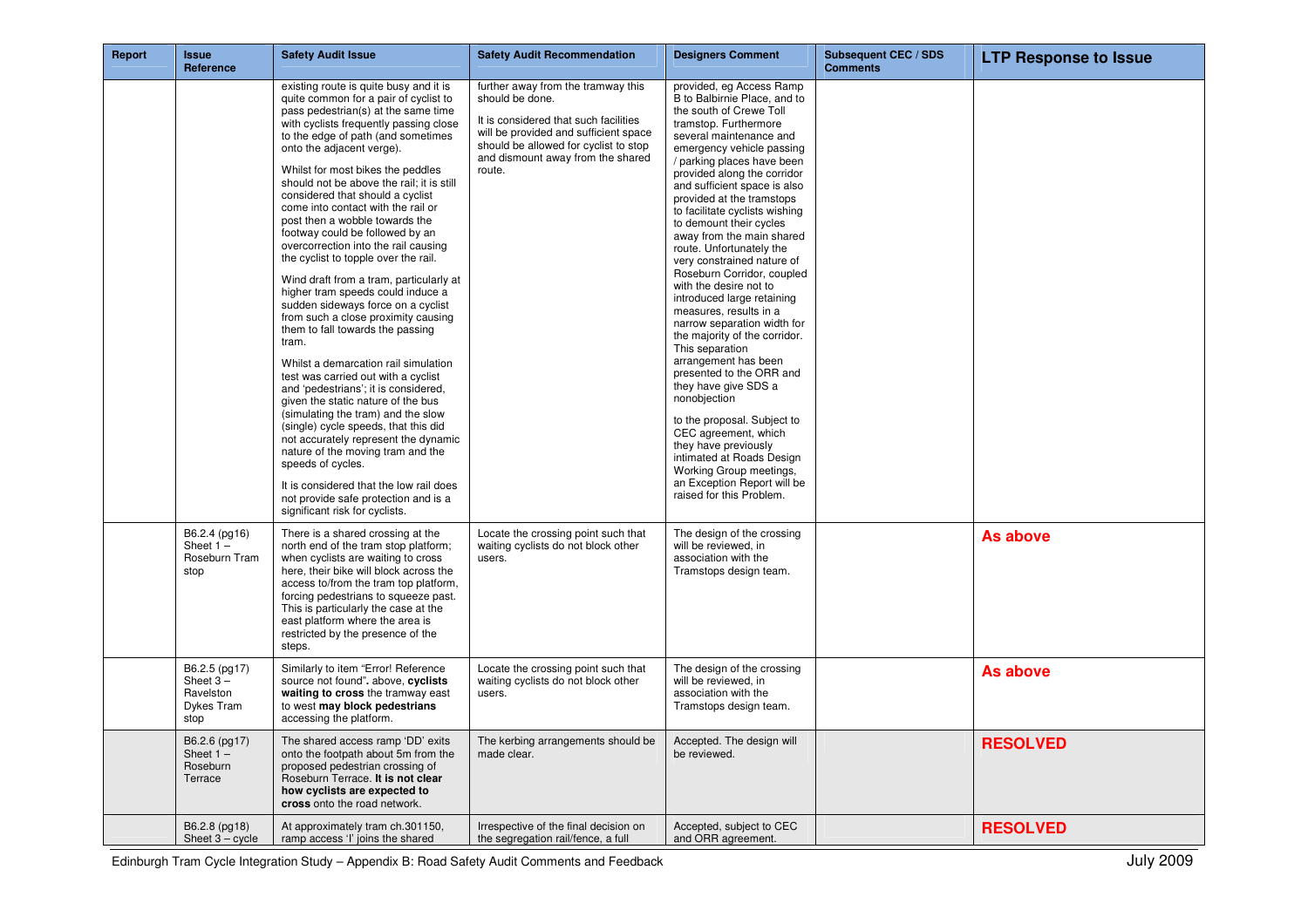| Report                                          | <b>Issue</b><br>Reference                                           | <b>Safety Audit Issue</b>                                                                                                                                                                                                                                                                                                                                               | <b>Safety Audit Recommendation</b>                                                                                                                                                  | <b>Designers Comment</b>                                                                                                                                                                                                                                                                                                                                                                                                           | <b>Subsequent CEC / SDS</b><br><b>Comments</b> | <b>LTP Response to Issue</b>                                                                        |
|-------------------------------------------------|---------------------------------------------------------------------|-------------------------------------------------------------------------------------------------------------------------------------------------------------------------------------------------------------------------------------------------------------------------------------------------------------------------------------------------------------------------|-------------------------------------------------------------------------------------------------------------------------------------------------------------------------------------|------------------------------------------------------------------------------------------------------------------------------------------------------------------------------------------------------------------------------------------------------------------------------------------------------------------------------------------------------------------------------------------------------------------------------------|------------------------------------------------|-----------------------------------------------------------------------------------------------------|
|                                                 | junction                                                            | route on a downhill approach.<br>Cyclists may be approaching at<br>increased speed and, together with<br>the restricted space available, could<br>cause others to swerve as they join<br>the route increasing their risk of<br>falling over the kick rail.                                                                                                              | height fence should be provided<br>opposite the egress of the access<br>ramp.                                                                                                       | However, it should be<br>noted that the grade of this<br>existing ramp is currently<br>around 11.6% and thus too<br>steep for cycle use. The<br>proposed replacement<br>ramp is assumed to be for<br>pedestrian use only.                                                                                                                                                                                                          |                                                |                                                                                                     |
|                                                 | B6.2.9 (pg18)<br>Sheet $8 - cycle$<br>junction                      | At approximately tram ch.302320,<br>ramp access 'R' joins the shared<br>route on an approach normal to the<br>shared route. Cyclists that overrun,<br>and together with the restricted<br>space available, could cause others<br>to swerve as they join the route<br>increasing their risk of falling over<br>the kick rail.                                            | Irrespective of the final decision on<br>the segregation rail/fence, a full<br>height fence should be provided<br>opposite the egress of the access<br>ramp.                        | Accepted, subject to CEC<br>and ORR agreement.                                                                                                                                                                                                                                                                                                                                                                                     |                                                | <b>RESOLVED</b>                                                                                     |
| Section<br>3B:<br>ULE90130-<br>01-REP-<br>00201 | B4.2.7 (pg11)<br>Waterfront<br>Avenue/West<br><b>Granton Access</b> | Cyclists proceeding ahead from<br>West Granton Access are required<br>to cycle over the tram lines at a<br>very shallow angle. It is preferable<br>that cyclists cross tram lines on an<br>angle as close to perpendicular as<br>possible, other wise there is a risk of<br>skidding, particularly in the wet and<br>whilst braking.                                    | A cycle lane should be continued<br>through the junction with a localised<br>change in direction where the lines<br>are crossed to encourage cyclists to<br>cross at a safer angle. | Accepted, cycle provision<br>at this location will be<br>reviewed.                                                                                                                                                                                                                                                                                                                                                                 |                                                | <b>Outcome? (Haven't seen</b><br>plan of proposals in this<br>area - part of later Phase<br>$1b$ ?  |
|                                                 | B5.2.1 (pg14)                                                       | The existing access into the housing<br>area west of West Granton Access is<br>to be closed off, however there will<br>be a footway access serving the<br>adjacent tram stop. This would also<br>likely be used by cyclists between<br>the cycle route to the east of the<br>road and the housing areas,<br>however the road crossing is only a<br>pedestrian crossing. | The likely crossing cycle demand<br>should be considered and it would<br>be preferred for this crossing to be a<br>Toucan.                                                          | The signalised crossing of<br>West Granton Access is<br>primarily for tramstop<br>users. The designated<br>cycleway does not cross<br>West Granton Access at<br>this location. Any cyclists<br>will need to dismount and<br>push their bicycles across<br>the crossing. The provision<br>of a TOUCAN crossing<br>would only encourage<br>cyclists to ride on the<br>footways and pavements<br>on the west side on the<br>crossing. |                                                | <b>RESOLVED</b>                                                                                     |
|                                                 | B5.2.2 (pg14)                                                       | A cycle lane is present in Waterfront<br>Broadway, with advance stop lines<br>(ASLs) for the supermarket junction,<br>however there is insufficient width<br>for the continuation of the cycle<br>lane immediately downstream of the<br>junction.                                                                                                                       | The junction be redesigned to<br>accommodate the cycle lane, see<br>also item 4.2.10.                                                                                               | Road layout design shown<br>is for information only and<br>has not been designed by<br>the SDS Roads team.<br>Design coordination with<br>Morrisons developers (3D<br>Architects) is ongoing.                                                                                                                                                                                                                                      |                                                | <b>Outcome? (Haven't seen</b><br>plan of proposals in this<br>area - part of later Phase<br>$1b$ ?) |
|                                                 | B5.2.3 (pg14)                                                       | About 15m east of the<br>footway/cycleway bridge over Ferry<br>Road, a drop kerb is present<br>providing access to the westbound<br>shared cycle/footway; this is<br>frequently used as an access to the<br>Roseburn Corridor and does not<br>appear to be integrated into the                                                                                          | The cycle access route to the<br>Roseburn Corridor should be<br>confirmed and intergrated into the<br>design.                                                                       | Accepted, the existing<br>dropped kerbs will be<br>maintained.                                                                                                                                                                                                                                                                                                                                                                     |                                                | <b>RESOLVED</b>                                                                                     |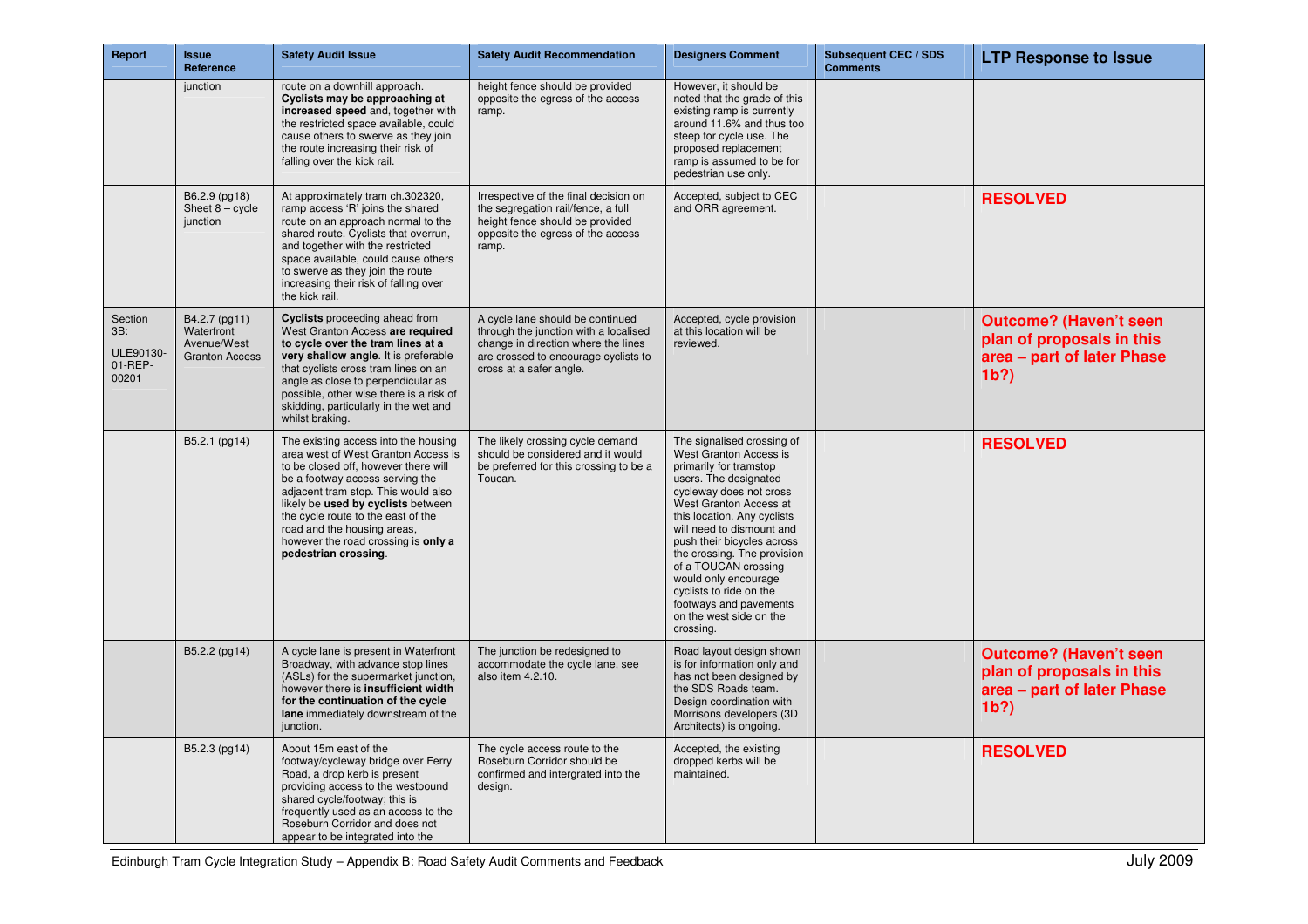| Report                                             | <b>Issue</b><br>Reference | <b>Safety Audit Issue</b>                                                                                                                                                                                                                                                                                                                                                                                                                                                                                                                                                                                                          | <b>Safety Audit Recommendation</b>                                                                                                                                                                                                                                                                                                                                                                                                                                                                                                                                                                                                                                                  | <b>Designers Comment</b>                                                                                                                                                                                                                                                                                                                                                                                                                | Subsequent CEC / SDS<br><b>Comments</b> | <b>LTP Response to Issue</b>                                                                        |
|----------------------------------------------------|---------------------------|------------------------------------------------------------------------------------------------------------------------------------------------------------------------------------------------------------------------------------------------------------------------------------------------------------------------------------------------------------------------------------------------------------------------------------------------------------------------------------------------------------------------------------------------------------------------------------------------------------------------------------|-------------------------------------------------------------------------------------------------------------------------------------------------------------------------------------------------------------------------------------------------------------------------------------------------------------------------------------------------------------------------------------------------------------------------------------------------------------------------------------------------------------------------------------------------------------------------------------------------------------------------------------------------------------------------------------|-----------------------------------------------------------------------------------------------------------------------------------------------------------------------------------------------------------------------------------------------------------------------------------------------------------------------------------------------------------------------------------------------------------------------------------------|-----------------------------------------|-----------------------------------------------------------------------------------------------------|
|                                                    |                           | design.                                                                                                                                                                                                                                                                                                                                                                                                                                                                                                                                                                                                                            |                                                                                                                                                                                                                                                                                                                                                                                                                                                                                                                                                                                                                                                                                     |                                                                                                                                                                                                                                                                                                                                                                                                                                         |                                         |                                                                                                     |
|                                                    | B5.2.4 (pg15)             | Toucan crossings are present on all<br>arms of the West Granton Road<br>junction. The footway width to the<br>south west quadrant, west of the<br>tramway is only 1.8m wide to a<br>boundary fence; this is inadequate<br>for a cycle to safely turn onto from<br>the crossing and to pass an<br>opposing cycle. The path is similarly<br>narrow to the north of the junction.                                                                                                                                                                                                                                                     | To the south the area outside the<br>boundary is currently grass and<br>landscape areas, it would appear<br>that these areas could be available<br>for a widened footway/cycleway and<br>this should be pursued. It may also<br>be feasible to consider a reduction of<br>the offset from the DKE to the<br>tramway path line/kerb line. It is also<br>noted that the tramway traction poles<br>are located centrally through this<br>location with a DKE to DKE<br>clearance of 600mm; if the poles<br>were mounted outside the tram lines<br>then an additional 500mm could be<br>gained for the provision of a safe<br>footway/cycleway route, this option<br>should be pursued. | Accepted, a departure has<br>been raised for the sub-<br>standard footway width. In<br>addition to this an RFI has<br>also been submitted to tie<br>to clarify if the area outside<br>the LOD can be used for<br>additional footway width.<br>The problem will also be<br>relayed to the OLE design<br>team.                                                                                                                            |                                         | <b>Outcome? (Haven't seen</b><br>plan of proposals in this<br>area - part of later Phase<br>$1b$ ?) |
|                                                    | B5.2.5 (pg15)             | It is not clear whether the footways<br>along Waterfront Broadway are also<br>shared cycleways; the existing<br>crossings at the adjacent junction<br>are Toucans and there are no signs<br>to indicate an end of cycleway.                                                                                                                                                                                                                                                                                                                                                                                                        | The extent of shared route should be<br>confirmed and appropriate signing<br>installed; safe access between the<br>ends of off-road cycleways and the<br>carriageway is required.                                                                                                                                                                                                                                                                                                                                                                                                                                                                                                   | Accepted, cycling provision<br>will be reviewed.                                                                                                                                                                                                                                                                                                                                                                                        |                                         | <b>Outcome? (Haven't seen</b><br>plan of proposals in this<br>area - part of later Phase<br>$1b$ ?) |
| Section<br>3C:<br>ULE90130-<br>$01$ -REP-<br>00202 | B6.2.1 (pg12)             | In the Caroline Park area, cycle<br>routes still appear to be under<br>development. There is a National<br>Cycle Network (Sustrans) route<br>which traverses the site and appears<br>to pass along the exitsing shared<br>foot/cycle path north from the<br>Waterfront Avenue road crossing<br>(Ch.320020) towards Caroline Park<br>estate and connecting with West<br>Shore Road. This existing shared<br>path is severed by the tram route,<br>southbound cyclists may be directed<br>towards the plaza area which may<br>not be intended for cyclist and<br>without appropriate facilities.                                     | The intended route for cyclist to and<br>from West Shore Road/Caroline<br>Park estate to the north should be<br>established. The current shared<br>cycle footpath should either be<br>maintained with an appropriate<br>crossing of the tram, in which case<br>the existing drop kerb to Waterfront<br>Avenue should be retained; or the<br>route be connected to the plaza area<br>of Caroline Park tramstop in which<br>case it may be appropriate to<br>designate this section as footway<br>only (however cycle desire lines<br>should be taken into account).                                                                                                                  | Accepted, cycle routes will<br>be confirmed in this area<br>and the design amended to<br>suit. Recommendation will<br>be relayed to CEC.                                                                                                                                                                                                                                                                                                |                                         | <b>Outcome? (Haven't seen</b><br>plan of proposals in this<br>area - part of later Phase<br>$1b$ ?) |
|                                                    | B6.2.3 (pg13)             | Cyclists travelling west along<br>Waterfront Avenue with the intention<br>of continuing west along West<br>Harbour Road should cross the tram<br>track (Ch.320730) and then onto<br>Waterfront Avenue carriageway<br>nearby. The turn into the tram<br>crossing point is tight and there is<br>insufficient space for a cycle to<br>wait at right angles without<br>partially blocking the through<br>route; cyclists may be encouraged<br>to just 'look over their shoulder' to<br>check for an approaching tram an<br>'take a racing line', risking<br>misjudging the presence of a tram.<br>The route could also be confused by | There would appear to be more<br>room about 30m to the west. The<br>access to the short length of path<br>and the tram crossing should be<br>protected by use of 'tramline' ribbed<br>tactile surfacing at the edge of the<br>through route to indicate to the<br>partially sighted that this is cycle<br>only. The path should then cross the<br>tram route at or close to $90^\circ$ .                                                                                                                                                                                                                                                                                            | Crossing location to be<br>reviewed. It may be better<br>to relocate the proposed<br>crossing slightly to the east,<br>where additional space is<br>also available, and<br>importantly also within the<br>LOD. Moving the crossing<br>westwards, as<br>recommended by the<br>auditors, would place the<br>crossing out of sight of the<br>junction and may lead to<br>cyclists by-passing the<br>entry point onto Waterfront<br>Avenue. |                                         | <b>Outcome? (Haven't seen</b><br>plan of proposals in this<br>area - part of later Phase<br>$1b$ ?) |

Edinburgh Tram Cycle Integration Study – Appendix B: Road Safety Audit Comments and Feedback July 2009 July 2009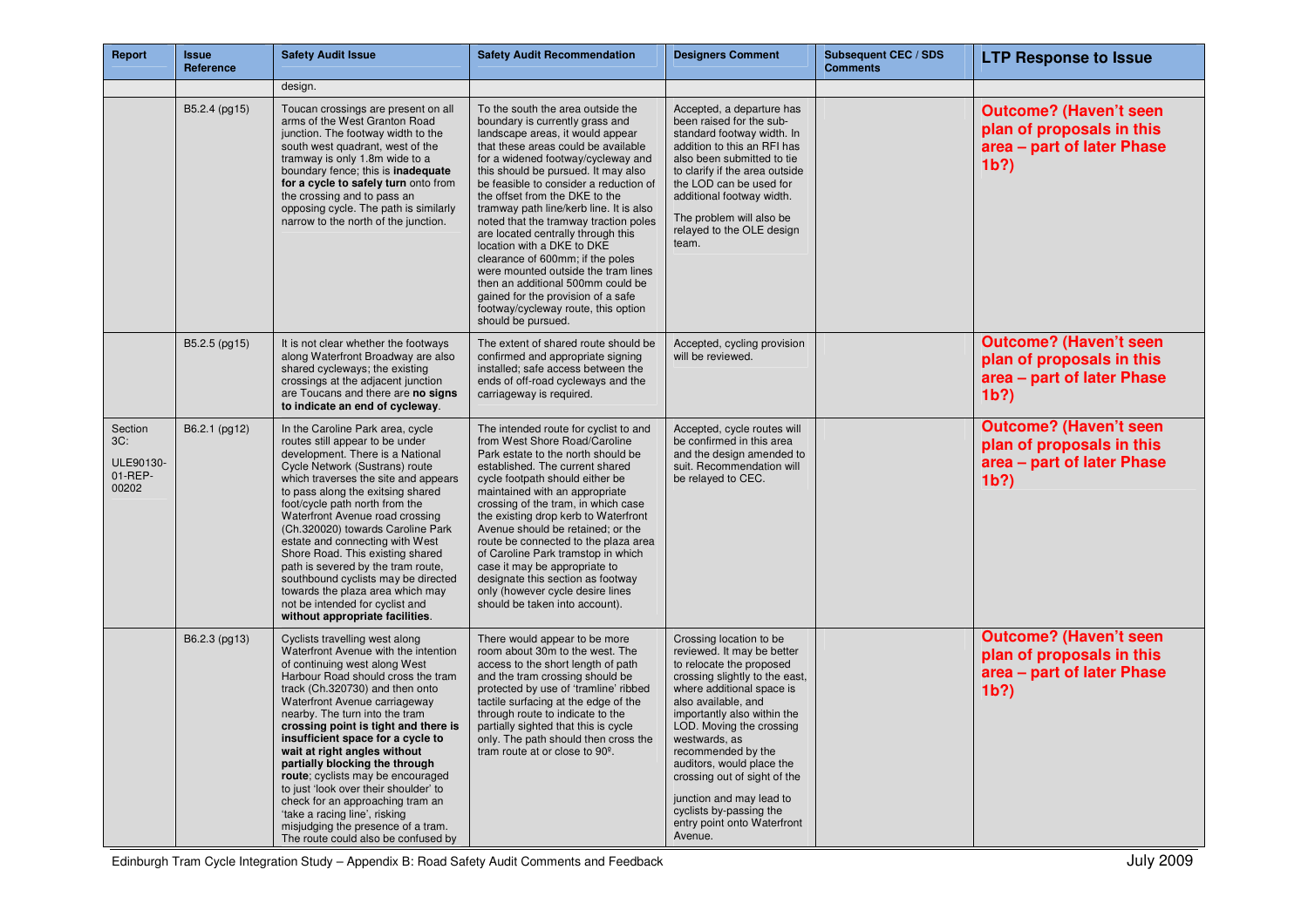| Report                                          | <b>Issue</b><br>Reference                | <b>Safety Audit Issue</b>                                                                                                                                                                                                                                                                                                                                                                                                                                | <b>Safety Audit Recommendation</b>                                                                                                                                                                                                                                                                                                                                                                                                                                                                                                                     | <b>Designers Comment</b>                                                                                                                                                                                                                                                                                        | <b>Subsequent CEC / SDS</b><br><b>Comments</b>                                                                                                                                                                                                                                                                                                                                                                                                                                                                                                                                                                       | <b>LTP Response to Issue</b>                                                                        |
|-------------------------------------------------|------------------------------------------|----------------------------------------------------------------------------------------------------------------------------------------------------------------------------------------------------------------------------------------------------------------------------------------------------------------------------------------------------------------------------------------------------------------------------------------------------------|--------------------------------------------------------------------------------------------------------------------------------------------------------------------------------------------------------------------------------------------------------------------------------------------------------------------------------------------------------------------------------------------------------------------------------------------------------------------------------------------------------------------------------------------------------|-----------------------------------------------------------------------------------------------------------------------------------------------------------------------------------------------------------------------------------------------------------------------------------------------------------------|----------------------------------------------------------------------------------------------------------------------------------------------------------------------------------------------------------------------------------------------------------------------------------------------------------------------------------------------------------------------------------------------------------------------------------------------------------------------------------------------------------------------------------------------------------------------------------------------------------------------|-----------------------------------------------------------------------------------------------------|
|                                                 |                                          | the partially sighted as an available<br>path.                                                                                                                                                                                                                                                                                                                                                                                                           |                                                                                                                                                                                                                                                                                                                                                                                                                                                                                                                                                        |                                                                                                                                                                                                                                                                                                                 |                                                                                                                                                                                                                                                                                                                                                                                                                                                                                                                                                                                                                      |                                                                                                     |
|                                                 | B6.2.4 (pg14)                            | There is an existing segregated<br>footway/cycleway running along the<br>west side of Chestnut Street that has<br>not been catered for in the design.                                                                                                                                                                                                                                                                                                    | It is noted that the boundary north of<br>the western leg of West Harbour<br>Road has a double line of fencing<br>with BT services located in between<br>them. This implies that the highway<br>reserve is about to be widened which<br>would enable the Chestnut Street<br>footway/cycleway to continue around<br>the corner along West Harbour<br>Road. The pedestrian crossing of the<br>western leg could be upgraded to a<br>Toucan and the footway upgraded to<br>shared footway/cycleway to rejoin<br>the existing at tram chainage<br>320720m. | This issue will need to be<br>clarified by CEC to<br>establish whether the<br>inclusion of a Toucan<br>crossing is compatible with<br>any proposed future works.                                                                                                                                                |                                                                                                                                                                                                                                                                                                                                                                                                                                                                                                                                                                                                                      | <b>Outcome? (Haven't seen</b><br>plan of proposals in this<br>area - part of later Phase<br>$1b$ ?) |
|                                                 | B6.2.5 (pg14)                            | Junction 108 at Chainage 320740m<br>It is intended that westbound<br>cyclists from the north side of<br>Waterfront Avenue destined for West<br>Harbour Road, will cross the<br>tramway at chainage 320740 and<br>join the road. Cyclists may be<br>vulnerable from vehicular traffic<br>when joining the road.                                                                                                                                           | Ideally, the hatched area of roadway<br>should be a kerbed build-out to<br>protect the area where cyclists join<br>the road.                                                                                                                                                                                                                                                                                                                                                                                                                           | Accepted, subject to CEC<br>agreement.                                                                                                                                                                                                                                                                          |                                                                                                                                                                                                                                                                                                                                                                                                                                                                                                                                                                                                                      | <b>Outcome? (Haven't seen</b><br>plan of proposals in this<br>area - part of later Phase<br>$1b$ ?) |
| Section<br>5A:<br>ULE90130-<br>01-REP-<br>00214 | B5.2.1 (pg24)<br>Balgreen Road           | There are currently staggered<br>barriers preventing cyclists pass<br>directly onto the road from the<br>recreational footpath/cyclepath;<br>these are not present in the design<br>and cyclists could pass directly onto<br>the road unchecked. This is shared<br>with a maintenance access route<br>and apart form the drop kerb the<br>detailed arrangements are not clear.<br>The visually impaired could mistake<br>this for a pedestrian crossing. | A safe cycle access route be<br>provided on and off the road<br>network. Any upstand for a vehicle<br>access drop kerb should be at least<br>25mm.                                                                                                                                                                                                                                                                                                                                                                                                     | In discussion elsewhere<br>with CEC, it has been<br>made clear that an upstand<br>of 6mm or less should be<br>provided at drop crossings.<br>Given that there are no<br>tactiles it is not expected<br>that visually impaired<br>persons will mistake this<br>crossing for the adjacent<br>signalised crossing. | Agree with auditor and<br>designer. However, the<br>designer's response ignores<br>the auditor's point about the<br>provision of a safe cycle<br>route. The response should<br>explain that staggered<br>barriers cannot be provided<br>because of the need to<br>provide occasional vehicular<br>access. The response<br>should explain that this is<br>achieved by using<br>demountable bollards which<br>have to be set back from the<br>road to allow vehicles to<br>clear the footway while<br>drivers drop the bollards.<br>The response should note<br>that these bollards will serve<br>to slow cyclists up. | Still doesn't address issue<br>over possible alternative<br>route.                                  |
| Section<br>5B:<br>ULE90130-<br>01-REP-<br>00215 | B6.2.1 (pg11)<br>Ch 523.700 -<br>523,770 | The existing shared footway<br>cycleway has a 3.5m min. width at<br>the bus stops. The proposed shared<br>cycle footway to the north of the<br>carriageway at Edinburgh Park<br>Station is 2.5m wide. This is<br>insufficient in the vicinity of a<br>transport hub where the interaction<br>of bus, tram and train passengers<br>with cyclists would create significant                                                                                 | As space is available either side of<br>the platform the cycle footway should<br>be 3m wide (with additional width at<br>the taxi layby. Signing to direct<br>cyclists either across the tramway or<br>road crossing and indicating no<br>cycles/end of cycle route along the<br>footway section be added.                                                                                                                                                                                                                                             | Space is not available for<br>widening at either side of<br>the tram due to the level<br>difference between the<br>tracks and the road.<br>Signage for cyclists will be<br>added as recommended.                                                                                                                | Agree with designers<br>response.<br>SDS Response (TA:2A,<br>04Oct08): Not Section 2A -<br>will be dealt with separately<br>SDS Response (TA:5B,<br>04Oct08): Noted                                                                                                                                                                                                                                                                                                                                                                                                                                                  | <b>RESOLVED</b>                                                                                     |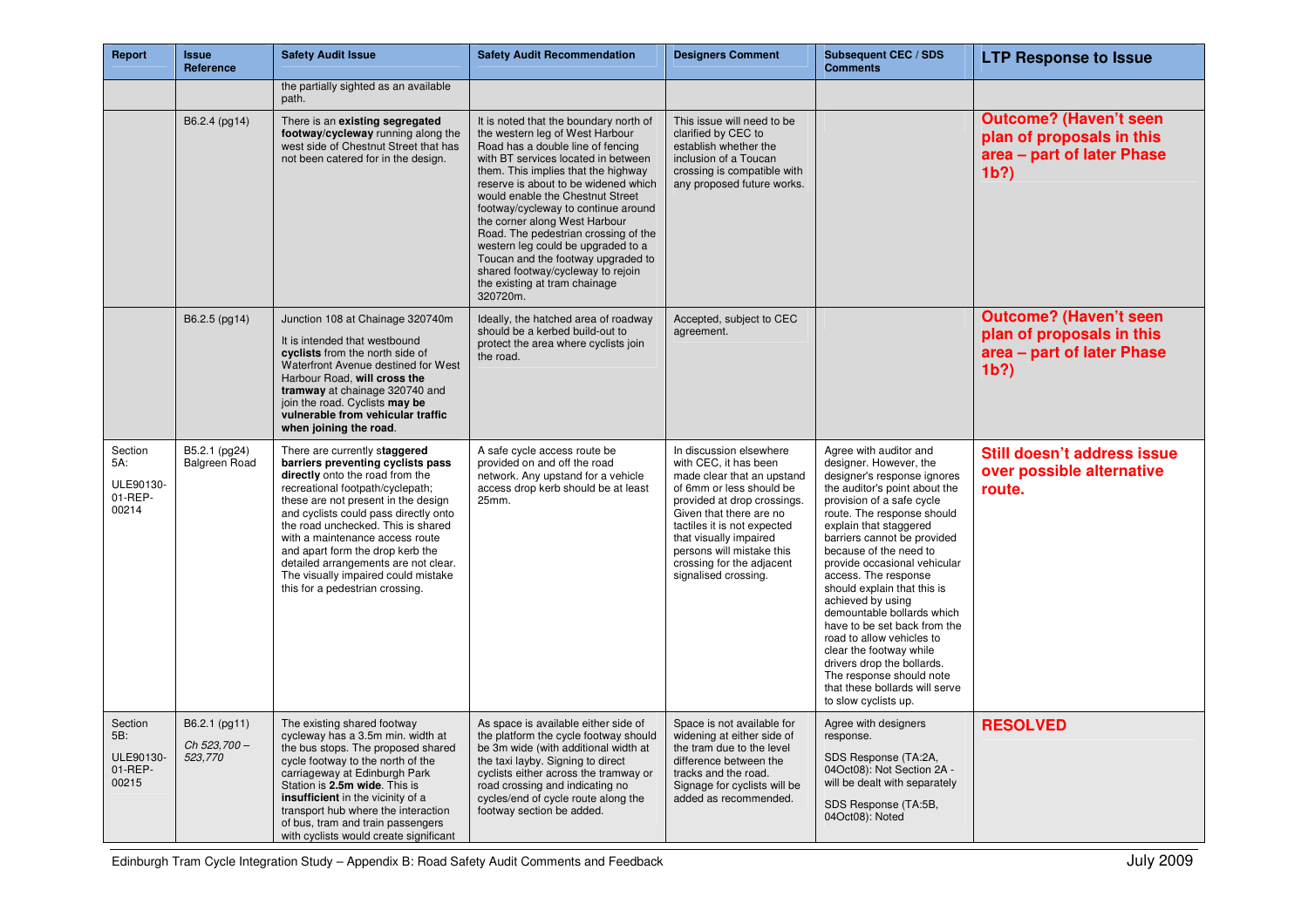| Report | <b>Issue</b><br>Reference                | <b>Safety Audit Issue</b>                                                                                                                                                                                                                                                                                                                                                                                                                                                                                                                                                                           | <b>Safety Audit Recommendation</b>                                                                                                                                                                                                                                                                                                                                                                                                                                                                                                                                                                                                                                               | <b>Designers Comment</b>                                                                                                                                                                                                                                                                                                                                                                     | Subsequent CEC / SDS<br><b>Comments</b>                                                                                                                                                                                                                                                                                                                 | <b>LTP Response to Issue</b> |
|--------|------------------------------------------|-----------------------------------------------------------------------------------------------------------------------------------------------------------------------------------------------------------------------------------------------------------------------------------------------------------------------------------------------------------------------------------------------------------------------------------------------------------------------------------------------------------------------------------------------------------------------------------------------------|----------------------------------------------------------------------------------------------------------------------------------------------------------------------------------------------------------------------------------------------------------------------------------------------------------------------------------------------------------------------------------------------------------------------------------------------------------------------------------------------------------------------------------------------------------------------------------------------------------------------------------------------------------------------------------|----------------------------------------------------------------------------------------------------------------------------------------------------------------------------------------------------------------------------------------------------------------------------------------------------------------------------------------------------------------------------------------------|---------------------------------------------------------------------------------------------------------------------------------------------------------------------------------------------------------------------------------------------------------------------------------------------------------------------------------------------------------|------------------------------|
|        |                                          | conflict.<br>However, the footway is going to be<br>reduced to only 2m wide between<br>the bus stop and tram stop platform<br>further exacerbating the situation.<br>The Designers have advised that<br>cyclists will not be permitted to use<br>the footway south of the tram stop<br>immediately adjacent to the tram<br>platform but instead will be directed<br>to cross the tramway at either end.                                                                                                                                                                                             |                                                                                                                                                                                                                                                                                                                                                                                                                                                                                                                                                                                                                                                                                  |                                                                                                                                                                                                                                                                                                                                                                                              |                                                                                                                                                                                                                                                                                                                                                         |                              |
|        | B6.2.2 (pg11)<br>Ch 523,700 &<br>523,770 | At Edinburgh Park Station Tramstop<br>the cycle route is either across the<br>tramway or the carriageway via the<br>toucan crossing. At the signals the<br>through path is restricted in width<br>(see tramstop details) by the end of<br>the retaining wall to the north and the<br>signal poles reducing the available<br>width to less than 2m increasing the<br>risk of conflict between<br>pedestrians and cyclists.                                                                                                                                                                           | The through route should be<br>widened; if the end retaining wall<br>was splayed then this would improve<br>the available space.                                                                                                                                                                                                                                                                                                                                                                                                                                                                                                                                                 | The retaining wall cannot<br>be splayed as the it would<br>have an impacts on the<br>width of the footpath, the<br>width of the ramp, the<br>levels of the road and the<br>track and the gereral<br>operation of the crossing.<br>We believe the design is<br>the best balance between<br>all of these elements. See<br>response below (B6.2.3) for<br>comment regarding<br>cycleway widths. | Agree with Auditor. Extent of<br>wall should be moved to<br>remove conflict with with<br>traffic signal poles.<br>SDS Response (TA:2A,<br>04Oct08): Not Section 2A -<br>will be dealt with separately<br>SDS Response (TA:5B,<br>04Oct08): Arrangement<br>around Edinburgh Park<br>Tramstop has been altered -<br>Comment 6365 refers                   | <b>RESOLVED</b>              |
|        | B6.2.3 (pg12)<br>Ch 523,680              | The width of the south footway at the<br>eastern pedestrian/toucan crossing<br>(it is noted that the drawings are not<br>consistent - though it is assumed<br>that those showing toucans are<br>correct) at Edinburgh Park Station<br>locally reduces to about 2m. This<br>could cause conflict between<br>pedestrians waiting to cross and<br>cyclists passing (see also item<br>B6.2.4). The available space is<br>further reduced by the signal poles.<br>The shared route is only 2.5m wide<br>at the bus stops where passengers<br>will be milling increasing the risk of<br>conflict locally. | The footway should preferably be 3m<br>wide (particularly at such locations).<br>If the path can not be widened then it<br>would be necessary to relocate the<br>crossing approximately 4m to the<br>east to be clear of the local pinch<br>point.<br>Where the path generally is at a<br>reduced width of 2.5m measures<br>should be taken to locally increase<br>the width of the path at critical points<br>(eg at the bus stops and crossing). It<br>is noted that the carriageway is 7.3m<br>wide and it is considered that this<br>could be reduced given the low<br>speed (20mph) of this section; the<br>available width could then be given<br>over to the shared path. | The footway / cycleway is<br>combined in this area and<br>as such cyclist will be<br>conscious of pedestrian<br>movements. Should<br>cyclists wish to avoid this<br>pinch point they have the<br>option of using the<br>segregated cycleway to the<br>north of the stop. However,<br>the comment and<br>recommendation will be<br>passed to the stops design<br>team for consideration.      | Agree with designers<br>response, however the<br>drawing are inconsistent with<br>regard to the carrigeway<br>width. Drg STP-00048 has<br>the width being 6.8m.<br>SDS Response (TA:2A,<br>04Oct08): Not Section 2A -<br>will be dealt with separately<br>SDS Response (TA:5B,<br>04Oct08): Stop drawing to<br>be amended in line with<br>Roads design. | <b>RESOLVED</b>              |
|        | B6.2.4 (pg13)<br>Ch 523,650              | An existing segregated cycle footway<br>is present on the west side of Cultins<br>Road. This continues westwards into<br>the Edinburgh Park Station road as a<br>shared footway/cycleway facility.<br>Ladder/tramline tactiles markings are<br>required at the change point<br>between shared and segregated<br>use                                                                                                                                                                                                                                                                                 |                                                                                                                                                                                                                                                                                                                                                                                                                                                                                                                                                                                                                                                                                  | Tactiles will be provided.                                                                                                                                                                                                                                                                                                                                                                   | Agree with designers<br>response.<br>SDS Response (TA:2A,<br>04Oct08): Not Section 2A -<br>will be dealt with separately<br>SDS Response (TA:5B,<br>04Oct08): Noted                                                                                                                                                                                     | <b>RESOLVED</b>              |
|        | B6.2.5 (pg13)<br>Ch 523,650              | Between Bankhead Drive and<br>Cultins Road there are existing<br>segregated footway/cycleway<br>facilities on both sides of the bus link                                                                                                                                                                                                                                                                                                                                                                                                                                                            |                                                                                                                                                                                                                                                                                                                                                                                                                                                                                                                                                                                                                                                                                  | An unsignalised crossing<br>will be provided.                                                                                                                                                                                                                                                                                                                                                | Agree with designers<br>response.<br>SDS Response (TA:2A,                                                                                                                                                                                                                                                                                               | <b>RESOLVED</b>              |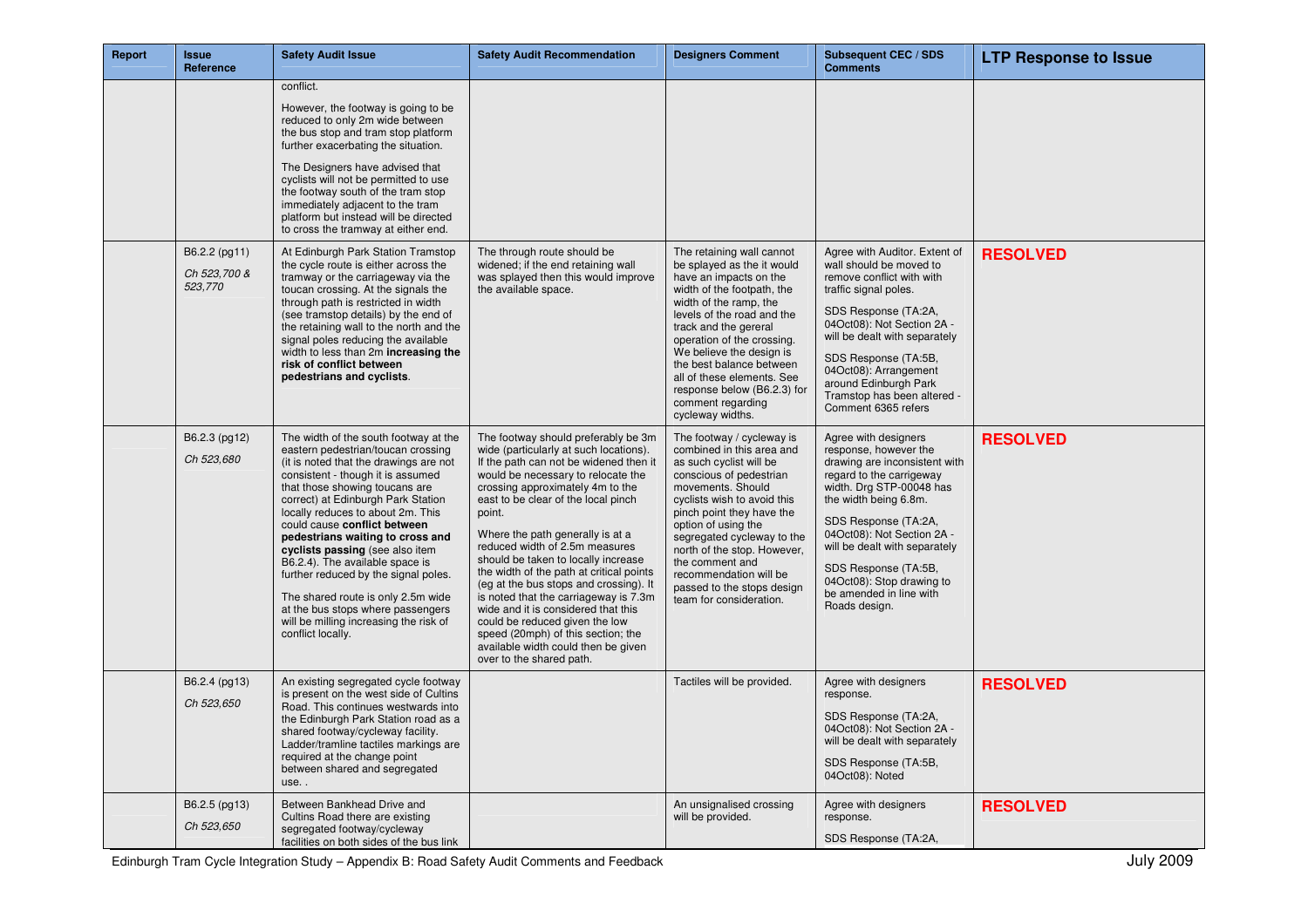| Report | <b>Issue</b><br>Reference                            | <b>Safety Audit Issue</b>                                                                                                                                                                                                                                                                                                                                                                                                                                                                   | <b>Safety Audit Recommendation</b>                                                                                                                                                                                                                                                                                                                                                                            | <b>Designers Comment</b>                                                                                                                                                                                                                                                                                                                                                                                                           | Subsequent CEC / SDS<br><b>Comments</b>                                                                                                                             | <b>LTP Response to Issue</b> |
|--------|------------------------------------------------------|---------------------------------------------------------------------------------------------------------------------------------------------------------------------------------------------------------------------------------------------------------------------------------------------------------------------------------------------------------------------------------------------------------------------------------------------------------------------------------------------|---------------------------------------------------------------------------------------------------------------------------------------------------------------------------------------------------------------------------------------------------------------------------------------------------------------------------------------------------------------------------------------------------------------|------------------------------------------------------------------------------------------------------------------------------------------------------------------------------------------------------------------------------------------------------------------------------------------------------------------------------------------------------------------------------------------------------------------------------------|---------------------------------------------------------------------------------------------------------------------------------------------------------------------|------------------------------|
|        |                                                      | road. The Designer confirms that<br>shared foot/cycleways will be<br>provided on both sides of this link<br>road. However, the southern<br>foot/cycleway terminates at<br>Bankhead Drive and so a crossing<br>facility will be needed at this<br>location (either of the bus link road or<br>Bankhead Drive or both). See also<br>B6.1.3.                                                                                                                                                   |                                                                                                                                                                                                                                                                                                                                                                                                               |                                                                                                                                                                                                                                                                                                                                                                                                                                    | 04Oct08): Not Section 2A -<br>will be dealt with separately<br>SDS Response (TA:5B,<br>04Oct08): Noted                                                              |                              |
|        | B6.2.6 (pg13)<br>General                             | Lengths of cycle track are proposed,<br>some of which are shared and some<br>are segregated, whilst signing is<br>generally indicated at the start and<br>changes of routes there are<br>generally no intermediate repeater<br>signs along longer lengths.                                                                                                                                                                                                                                  | Shared route or segregated repeater<br>cycle/pedestrian signs with cycle<br>marking symbols should be<br>incorporated at regular intervals                                                                                                                                                                                                                                                                    | Repeaters will be provided<br>where appropriate.                                                                                                                                                                                                                                                                                                                                                                                   | Agree with designers<br>response.<br>SDS Response (TA:2A,<br>04Oct08): Not Section 2A -<br>will be dealt with separately<br>SDS Response (TA:5B,<br>04Oct08): Noted | <b>RESOLVED</b>              |
|        | B6.2.7 (pg13)<br>Ch 523,550                          | The footway/cycleway crosses the<br>tram route, at an angle of about 60 <sup>°</sup> ;<br>given the width of the path cyclists<br>would be able to cut across (and<br>probably would) at an angle of 45 <sup>o</sup> .<br>Cyclists would have to look back<br>slightly behind themselves<br>increasing the risk that they may not<br>see, or check for, an approaching<br>tram; crossing the rails at a shallow<br>angle. This is less safe than crossing<br>at, or close to, right angles. | The crossing should be at, or close<br>to, $90^\circ$ .                                                                                                                                                                                                                                                                                                                                                       | Agreed. Crossing will be<br>revised.                                                                                                                                                                                                                                                                                                                                                                                               | Agree with designers<br>response.<br>SDS Response (TA:2A,<br>04Oct08): Not Section 2A -<br>will be dealt with separately<br>SDS Response (TA:5B,<br>04Oct08): Noted | <b>RESOLVED</b>              |
|        | B6.2.8 (pg14)<br>Ch 522.850-<br>South Gyle<br>Access | Westbound cyclists turning right into<br>South Gyle Access and eastbound<br>cyclists turning left out of South Gyle<br>Access will have their forward<br>visibility impaired by the proposed<br>bridge abutment.                                                                                                                                                                                                                                                                            | Locally narrow the cycleway and<br>create a 0.5m wide margin (possible<br>painted) on the inside of the bend. It<br>would be beneficial to extend the<br>tangent point of the carriageway<br>channel line south by about $1m - 2m$<br>with a tighter radius and trailing taper<br>(this may also track better in respect<br>of buses etc); this would allow a<br>slightly wider path at the critical<br>point | The kerbline is aligned to<br>best suit vehicle<br>movements from South<br>Gyle Access Road to<br>eastbound Bankhead<br>Drive. Cyclists at this<br>corner are in a combined<br>footpath/cycleway and are<br>negotiating a 90degree<br>turn. Therefore they should<br>be travelling at low speeds.<br>The area between the<br>abutment and the back of<br>footpath will be paved and<br>can be used for<br>manoeuvring if required. | Agree with designers<br>response.<br>SDS Response (TA:2A,<br>04Oct08): Not Section 2A -<br>will be dealt with separately<br>SDS Response (TA:5B,<br>04Oct08): Noted | <b>RESOLVED</b>              |
|        | B6.2.9 (pg14)<br>Ch 521,170                          | On the typical cross-section on<br>drawing #HRL-00236, the guard rail<br>adjacent to the foot/cycleway is<br>drawn less than 1m high.                                                                                                                                                                                                                                                                                                                                                       | As the guard rail is intended to<br>protect cyclists. It should be 1.4m<br>high                                                                                                                                                                                                                                                                                                                               | Agreed. Guardrail to be<br>$1.4m$ high.                                                                                                                                                                                                                                                                                                                                                                                            | Agree with designers<br>response.<br>SDS Response (TA:2A,<br>04Oct08): Not Section 2A -<br>will be dealt with separately<br>SDS Response (TA:5B,<br>04Oct08): Noted | <b>RESOLVED</b>              |
|        | B6.2.10 (pg15)                                       | The shared cycle route along<br>Stenhouse Drive passes north                                                                                                                                                                                                                                                                                                                                                                                                                                | A safe access point back onto the<br>road be provided preferably in the                                                                                                                                                                                                                                                                                                                                       | Agreed. Facilities will be                                                                                                                                                                                                                                                                                                                                                                                                         | Agree with designers                                                                                                                                                | <b>RESOLVED</b>              |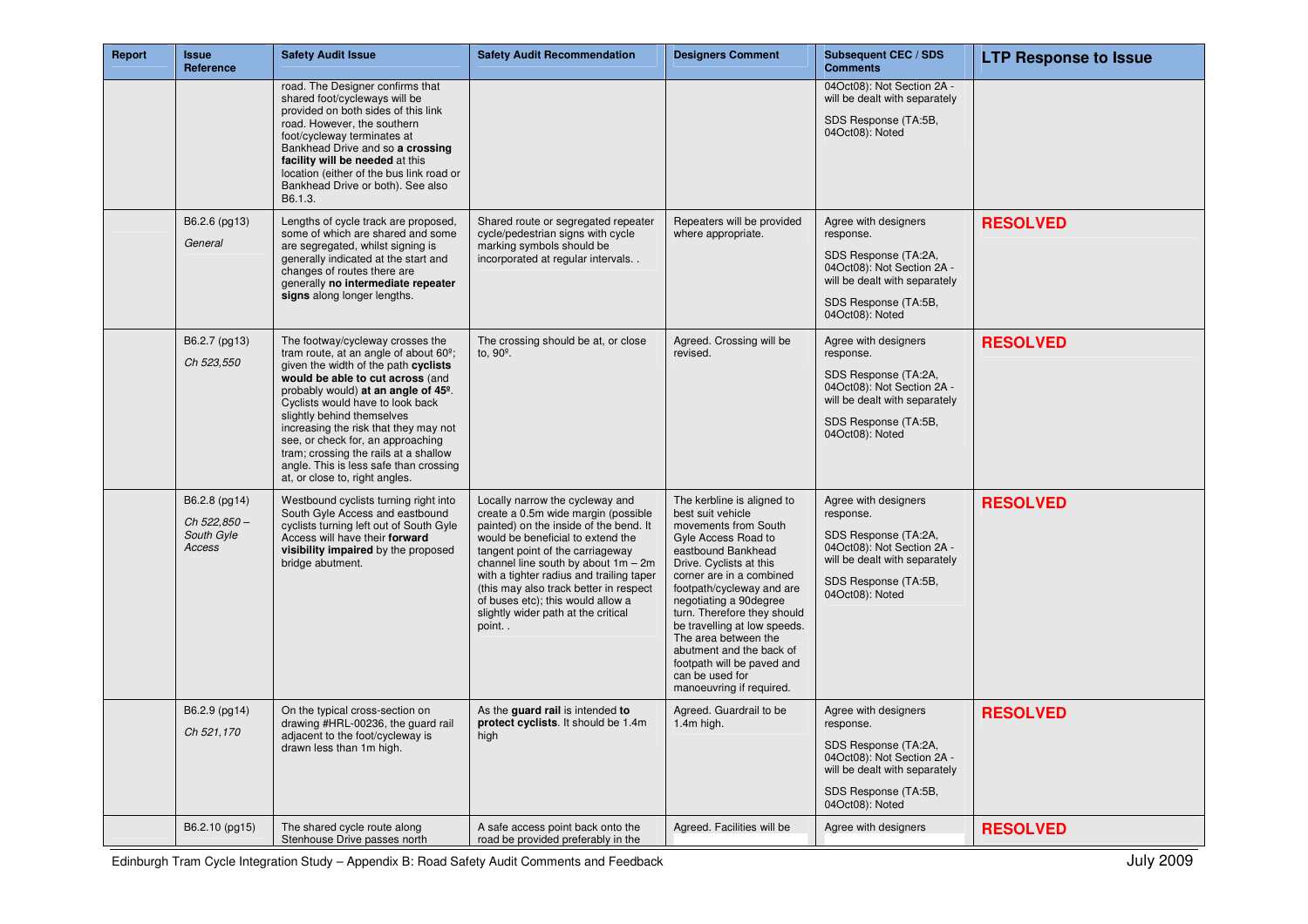| Report                                          | <b>Issue</b><br>Reference                         | <b>Safety Audit Issue</b>                                                                                                                                                                                                                                                                                                                                                                                                                                                                                                                                                                                                                                                                                                                             | <b>Safety Audit Recommendation</b>                                                                                                                                                                                                                                                | <b>Designers Comment</b>                                                                                                                                                                                                                          | <b>Subsequent CEC / SDS</b><br><b>Comments</b>                                                                                                                                                                                                                                                                                                                            | <b>LTP Response to Issue</b>                                        |
|-------------------------------------------------|---------------------------------------------------|-------------------------------------------------------------------------------------------------------------------------------------------------------------------------------------------------------------------------------------------------------------------------------------------------------------------------------------------------------------------------------------------------------------------------------------------------------------------------------------------------------------------------------------------------------------------------------------------------------------------------------------------------------------------------------------------------------------------------------------------------------|-----------------------------------------------------------------------------------------------------------------------------------------------------------------------------------------------------------------------------------------------------------------------------------|---------------------------------------------------------------------------------------------------------------------------------------------------------------------------------------------------------------------------------------------------|---------------------------------------------------------------------------------------------------------------------------------------------------------------------------------------------------------------------------------------------------------------------------------------------------------------------------------------------------------------------------|---------------------------------------------------------------------|
|                                                 | <b>Stenhouse Drive</b>                            | across the tramway and railway near<br>the Saughton Main Street junction. It<br>is not clear how cyclists travelling<br>east along Stenhouse Drive rejoin<br>the road network, where the shared<br>route does not continue, at the<br>junction with Saughton Main Street.                                                                                                                                                                                                                                                                                                                                                                                                                                                                             | form of a buildout and short length of<br>on road cycle lane. A route onto the<br>shared cycleway should also be<br>provided for west bound cyclists<br>along Stenhouse Drive.                                                                                                    | provided.                                                                                                                                                                                                                                         | response.<br>SDS Response (TA:2A,<br>04Oct08): Not Section 2A -<br>will be dealt with separately<br>SDS Response (TA:5B,<br>04Oct08): Noted                                                                                                                                                                                                                               |                                                                     |
|                                                 | B6.2.11 (pg15)<br>Ch.520950                       | A shared cycle footway links to<br>Carrick Knowle Avenue from the<br>main cycle route. Tall landscaping<br>and the embankment slope may<br>restrict forward visibility on the<br>inside of the bend, particularly on the<br>initial down hill section.                                                                                                                                                                                                                                                                                                                                                                                                                                                                                                | Ensure visibility splays are provided<br>for.                                                                                                                                                                                                                                     | Agreed. This comment will<br>be passed to the<br>landscaping design team.                                                                                                                                                                         | Agree with designers<br>response.<br>SDS Response (TA:2A,<br>04Oct08): Not Section 2A -<br>will be dealt with separately<br>SDS Response (TA:5B,<br>04Oct08): Noted                                                                                                                                                                                                       | <b>RESOLVED</b>                                                     |
|                                                 | B6.2.12 (pg15)                                    | The existing pedestrian crossing of<br>South Gyle Access is signed as<br>'cyclists dismount'; this is due to the<br>narrow width of the central staggered<br>island. These will be lost with the<br>new bridge and realigned path. The<br>new arrangement may encourage<br>cyclist to continue where width is<br>not available.                                                                                                                                                                                                                                                                                                                                                                                                                       | It would be preferred to increase the<br>width of the central staggered island;<br>if this is not feasible the 'cyclists<br>dismount' signs should be replaced.<br>If the crossing is to become a toucan<br>crossing then additional push button<br>poles should be incorporated. | Cyclist dismount sign will<br>be relocated so as it is not<br>'lost'.                                                                                                                                                                             | Agree with designers<br>response.<br>SDS Response (TA:2A,<br>04Oct08): Not Section 2A -<br>will be dealt with separately<br>SDS Response (TA:5B,<br>04Oct08): Noted                                                                                                                                                                                                       | <b>RESOLVED</b>                                                     |
| Section<br>5C:<br>ULE90130-<br>01-REP-<br>00216 | B7.2.1 (pg14)<br>Location: South<br>Gyle Broadway | The extent of the shared<br>cycle/footways within Edinburgh<br>Park is not clear; route destination<br>signs on the east side of South Gyle<br>Broadway indicate that the footway<br>there is shared use; signing in the<br>footway to the west side of South<br>Gyle Broadway stating no access to<br>the bypass for cyclists ahead<br>appears to indicate that that footway<br>is shared too.                                                                                                                                                                                                                                                                                                                                                       | The extent of the shared<br>cycle/footways should be verified<br>and appropriate provision be made<br>for all users.                                                                                                                                                              | Agreed.                                                                                                                                                                                                                                           | Agree with designer's<br>response however this was<br>raised in the interim road<br>safety audit and was raised<br>by lan Astbury in an email of<br>24 May 07. Cycle provision<br>in this area should be<br>maintained or improved,<br>inline with the Tram Design<br>Manual. Details of cycle<br>provision to be included in<br>the design and be discussed<br>with CEC. | <b>Outcome? (Haven't seen</b><br>plan of proposals in this<br>area) |
|                                                 | B7.2.2 (pg14)<br>Location: South<br>Gyle Broadway | The Roads Technical Design<br>Statement incorrectly states that<br>no cycle routes exist and that the<br>crossings are currently to be<br>pedestrian but upgradeable to<br>Toucans. Whilst the road layout<br>drawings show pedestrian crossings<br>the signal drawings detail Toucans.<br>The existing footpath on the east<br>side of South Gyle Broadway is<br>clearly signed as a shared cycle<br>route. At the exit from the Gyle<br>Centre direction signing is present<br>with pedestrian and cycle symbols<br>for both directions; further signing is<br>present indicating the route<br>continues on the footpath (east side<br>of South Gyle Broadway) around<br>Gyle roundabout and into Edinburgh<br>Park. This particular route does not | The existing cycle facility along the<br>east footpath of South Gyle<br>Broadway should be incorporated<br>into the design; additional space will<br>be required to allow cycles to<br>manoeuvre (taking into account<br>pedestrian density) in the vicinity of<br>the crossings. | The existing cycleway will<br>be incorporated into the<br>design by reerecting the<br>existing cycleway signage.<br>Road Scheme Layout<br>drawings will be revised to<br>match the signal drawings.<br>Space will be increased<br>where possible. | Agree with designer's<br>response. Cycle provision in<br>this area should be<br>maintained or improved,<br>inline with the Tram Design<br>Manual. Details of cycle<br>provision to be included in<br>the design and be discussed<br>with CEC. Where cycleway<br>widths are below standard a<br>departure will be required.                                                | <b>RESOLVED</b>                                                     |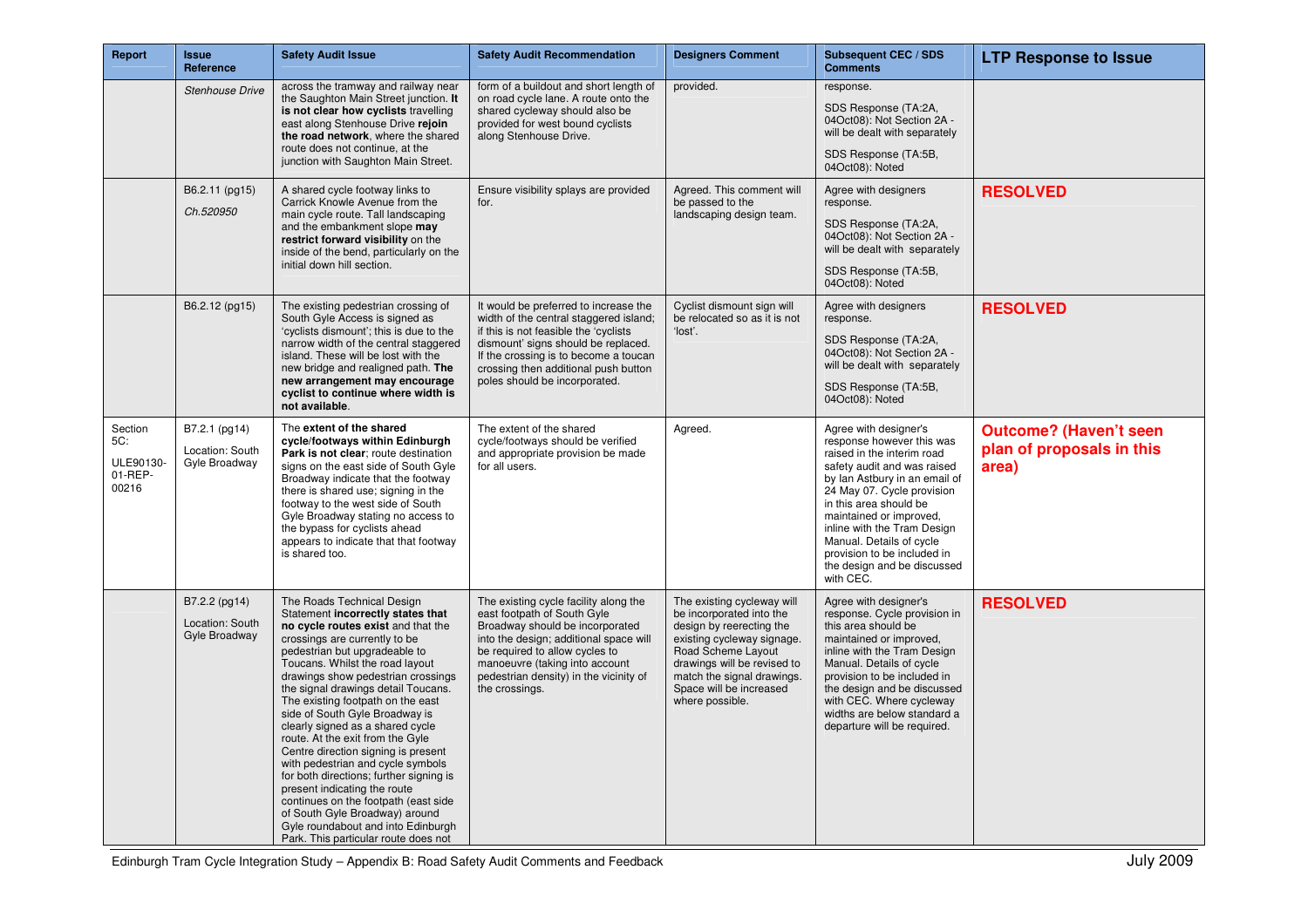| Report | <b>Issue</b><br>Reference                           | <b>Safety Audit Issue</b>                                                                                                                                                                                                                                                                                                                                                                                                                                                                                                                                                                                                                                                                                                   | <b>Safety Audit Recommendation</b>                                                                                                                                                                                                                                       | <b>Designers Comment</b>                                                    | <b>Subsequent CEC / SDS</b><br><b>Comments</b>                                                                                                                                                                                                                                                                                           | <b>LTP Response to Issue</b>                                        |
|--------|-----------------------------------------------------|-----------------------------------------------------------------------------------------------------------------------------------------------------------------------------------------------------------------------------------------------------------------------------------------------------------------------------------------------------------------------------------------------------------------------------------------------------------------------------------------------------------------------------------------------------------------------------------------------------------------------------------------------------------------------------------------------------------------------------|--------------------------------------------------------------------------------------------------------------------------------------------------------------------------------------------------------------------------------------------------------------------------|-----------------------------------------------------------------------------|------------------------------------------------------------------------------------------------------------------------------------------------------------------------------------------------------------------------------------------------------------------------------------------------------------------------------------------|---------------------------------------------------------------------|
|        |                                                     | appear to have been extinguished<br>and has not been incorporated into<br>the design.                                                                                                                                                                                                                                                                                                                                                                                                                                                                                                                                                                                                                                       |                                                                                                                                                                                                                                                                          |                                                                             |                                                                                                                                                                                                                                                                                                                                          |                                                                     |
|        | B7.2.3 (pg15)<br>Location: South<br>Gyle Broadway   | A knee rail is detailed along the<br>footpath south east of Gyle Centre<br>tramstop; south of the crossing point<br>this should be shared use with<br>cyclists forming a contiguous route<br>with existing shared route into<br>Edinburgh Park. The knee rail is a<br>potential hazard to cyclists which<br>they could catch with a rotating<br>pedal.                                                                                                                                                                                                                                                                                                                                                                      | There should be an adequate margin<br>strip between the path and the knee<br>rail; as the space appears to be<br>available it would be preferred to<br>route the path further away from the<br>tramway which could then be<br>demarked by landscaping or other<br>means. | Agreed.                                                                     | Agree with designer's<br>response. Details of this<br>knee rail to be coordinated<br>with that proposed for the<br>Roseburn Corridor. Details<br>to be revised and provided.                                                                                                                                                             | <b>RESOLVED</b>                                                     |
|        | B7.2.4 (pg16)<br>Location:<br>Gogarburn<br>tramstop | The existing path along the north<br>edge of the A8 Glasgow Road is<br>shared use between pedestrians<br>and cyclists, however it is detailed as<br>an existing footpath and there is no<br>indication of its use.                                                                                                                                                                                                                                                                                                                                                                                                                                                                                                          | Incorporate shared pedestrian/cycle<br>signing.                                                                                                                                                                                                                          | Existing signage will be<br>retained.                                       | Agree with designer's<br>response, however<br>additional signs/markings will<br>be required where changes<br>are proposed to footways.<br>New design must be to<br>current standards. Design to<br>be revised. This area of the<br>design has not been<br>submitted for CEC approval<br>and will need to be approved<br>at a later date  | <b>Outcome? (Haven't seen</b><br>plan of proposals in this<br>area) |
|        | B7.2.5 (pg16)<br>Location: South<br>Gyle Broadway   | As the indications are that the path<br>along the east side of South Gyle<br>Broadway is also shared use with<br>cycles (see item B7.2.2) the<br>'pedestrian' parapet to the retaining<br>wall along Gyle Centre tramstop is<br>not sufficiently high.                                                                                                                                                                                                                                                                                                                                                                                                                                                                      | The parapet should be 1.4m high.                                                                                                                                                                                                                                         | This recommendation will<br>be passed to the structures<br>team for action. | Agree with auditor. Note<br>footway widths in these<br>locations must also be<br>suitable for shared<br>footway/cycleway use.<br>Where cycleway is bound<br>(eg by parapet/retaining wall)<br>250mm additional space is<br>required (500mm if bound on<br>both sides) as per Movement<br>and Development Guide.<br>Design to be updated. | <b>RESOLVED</b>                                                     |
|        | B7.2.6 (pg16)<br>Location: A8<br>Glasgow Road       | The path along the north side of the<br>A8 Glasgow Road is a shared facility<br>with cyclists (signed and detailed on<br>SUSTRANS mapping). This extends<br>from west of Gogarburn tramstop<br>along the A8, the slip roads and<br>roundabout continuing to the A8<br>junction with Turnhouse Road. The<br>height of the parapets at the tram<br>underpass of the A8 is not clear and<br>may not be appropriate to protect<br>cyclists. The path to the south side<br>of the A8 slip road at the tram<br>underpass may also be a shared<br>cycle use though it is not clear; the<br>path further round in South Gyle<br>Broadway is shared (see item<br>B7.2.2) and there is no obvious<br>start/end of the shared section. | The parapet height should be a min.<br>of 1.4m where routes include<br>cyclists.                                                                                                                                                                                         | This recommendation will<br>be passed to the structures<br>team for action. | Agree with auditor. Note<br>footway widths in these<br>locations must also be<br>suitable for shared<br>footway/cycleway use.<br>Where cycleway is bound<br>(eg by parapet/retaining wall)<br>250mm additional space is<br>required (500mm if bound on<br>both sides) as per Movement<br>and Development Guide.<br>Design to be updated. | <b>RESOLVED</b>                                                     |